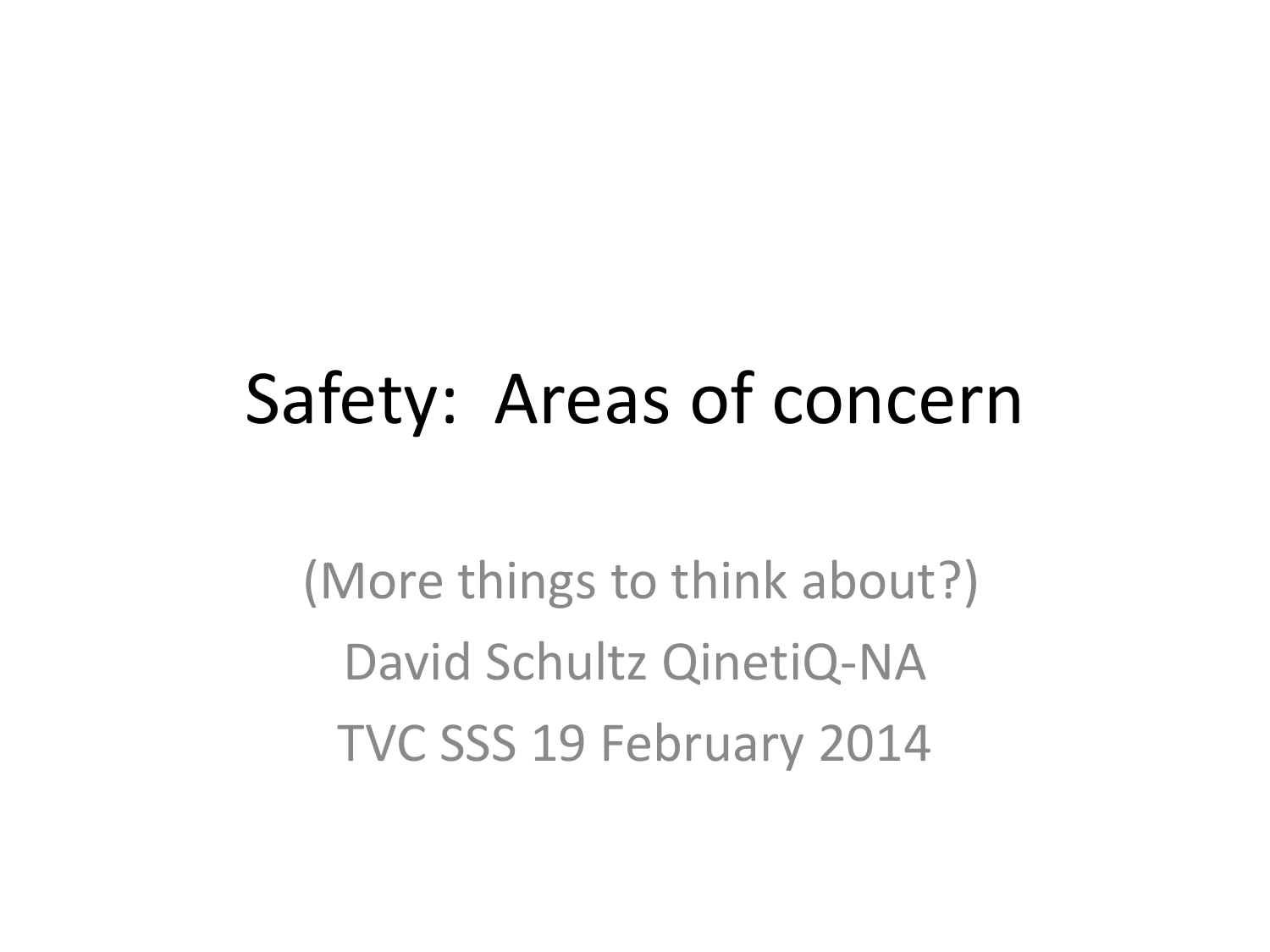## **Terminology and Definitions**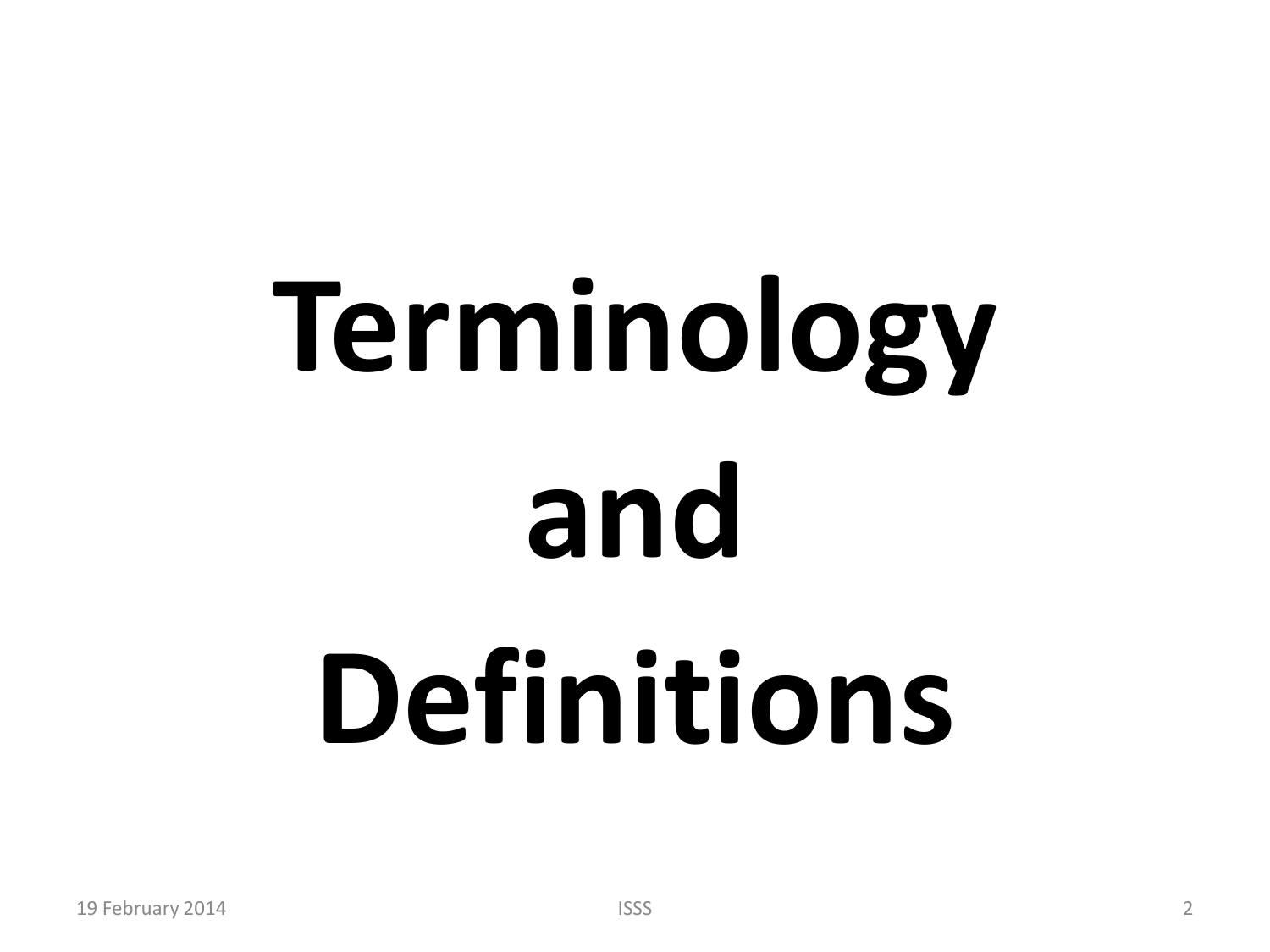#### **Jargon**

- **Jargon:**
- Terms used to provide shorthand communication between members of a cohort group.
- **Purposes of Jargon:**
- a. Accuracy and precision between experts
- b. Brevity
- c. Clarity
- d. Concision
- e. Obfuscation Used to exclude non-members of the in group.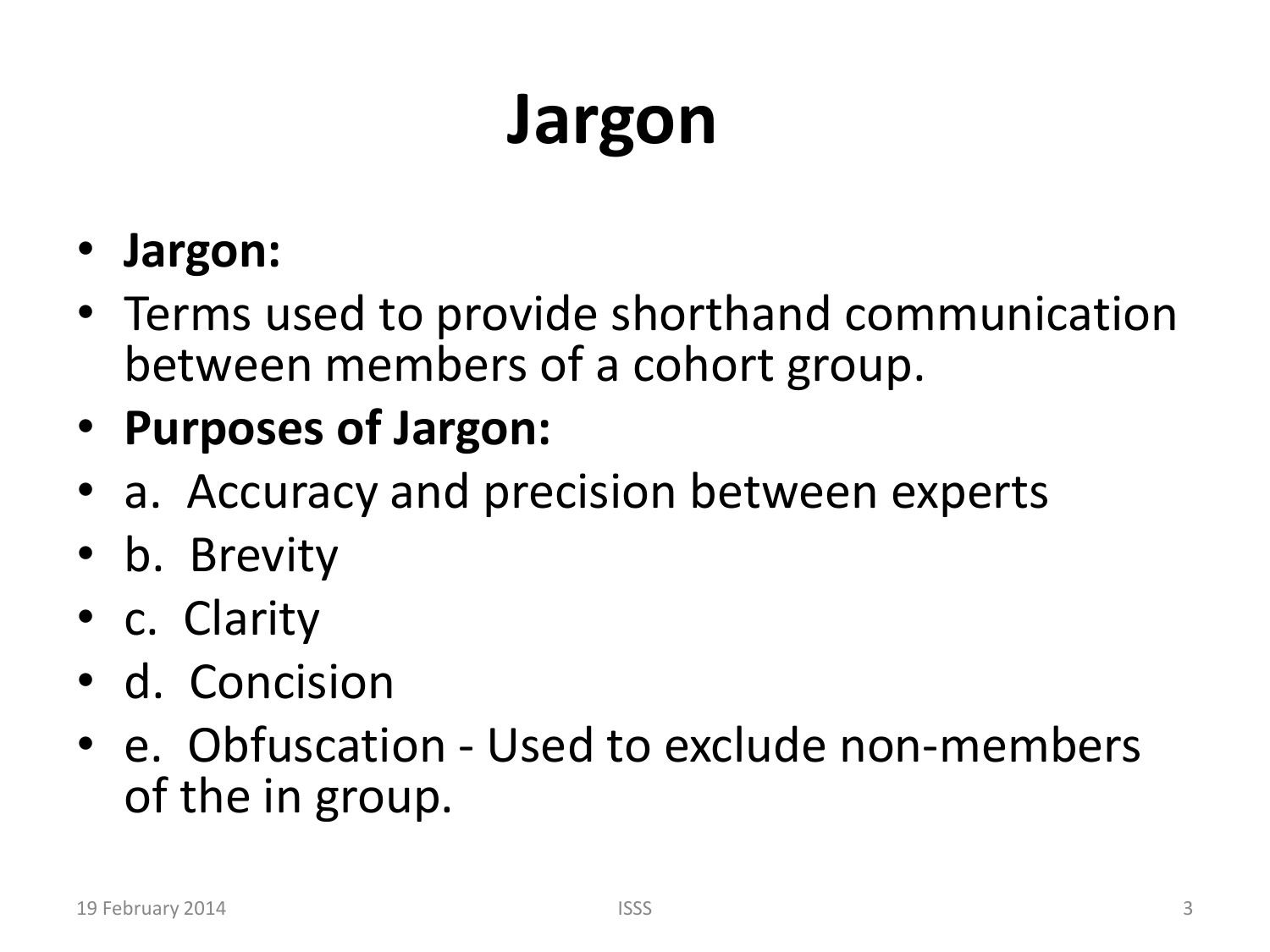#### Terms Continued

- Can we agree to NOT use the jargon of the field for obsfucation?
- OR
- Let's define some safety terms to avoid obsfuction!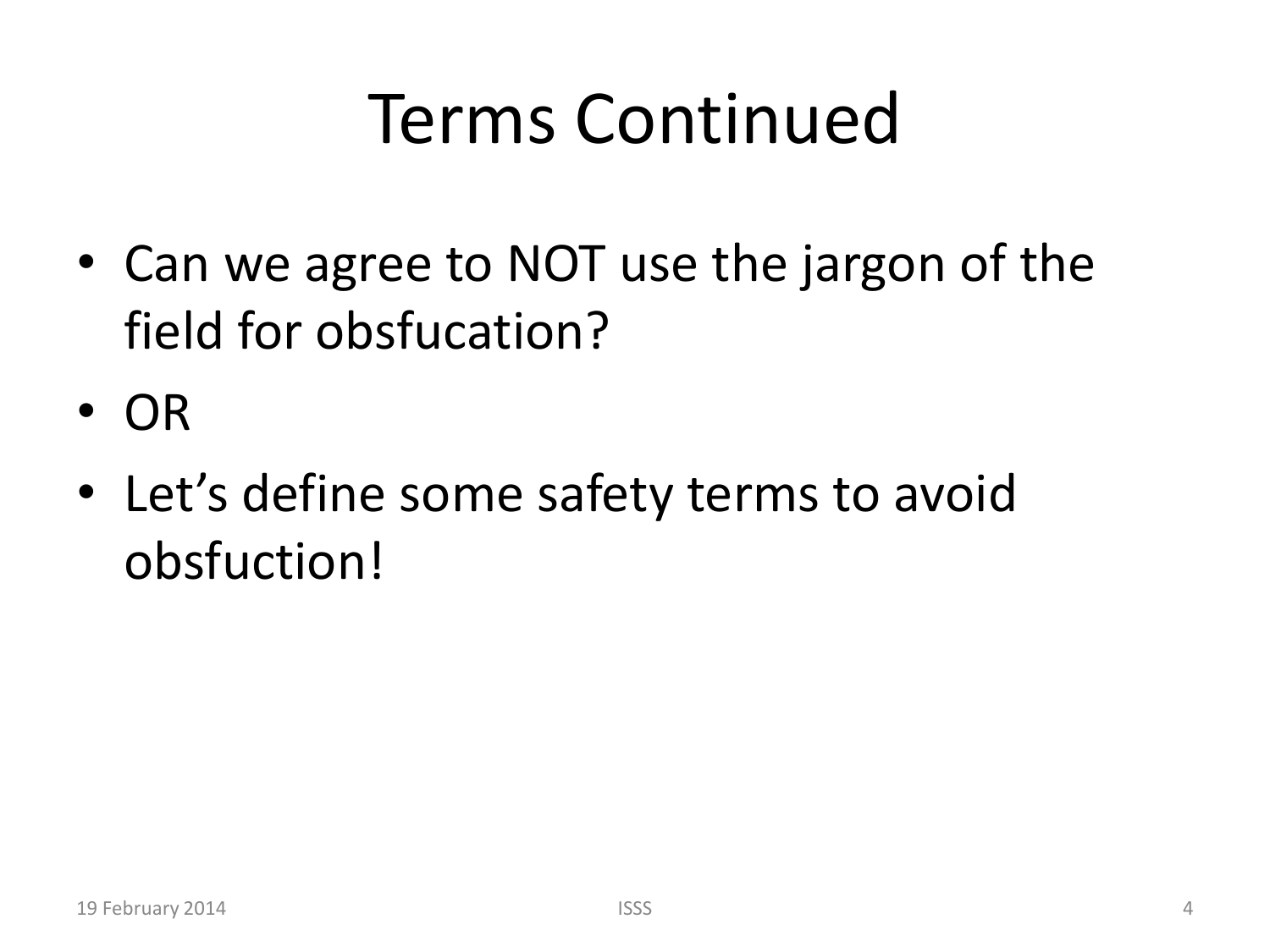#### **Safe**

- A condition of health and well being.
- A place where health and well being is not threatened
- Freedom from risk, threat of injury or damage
- A baby in mothers arms. (context and scenario matter).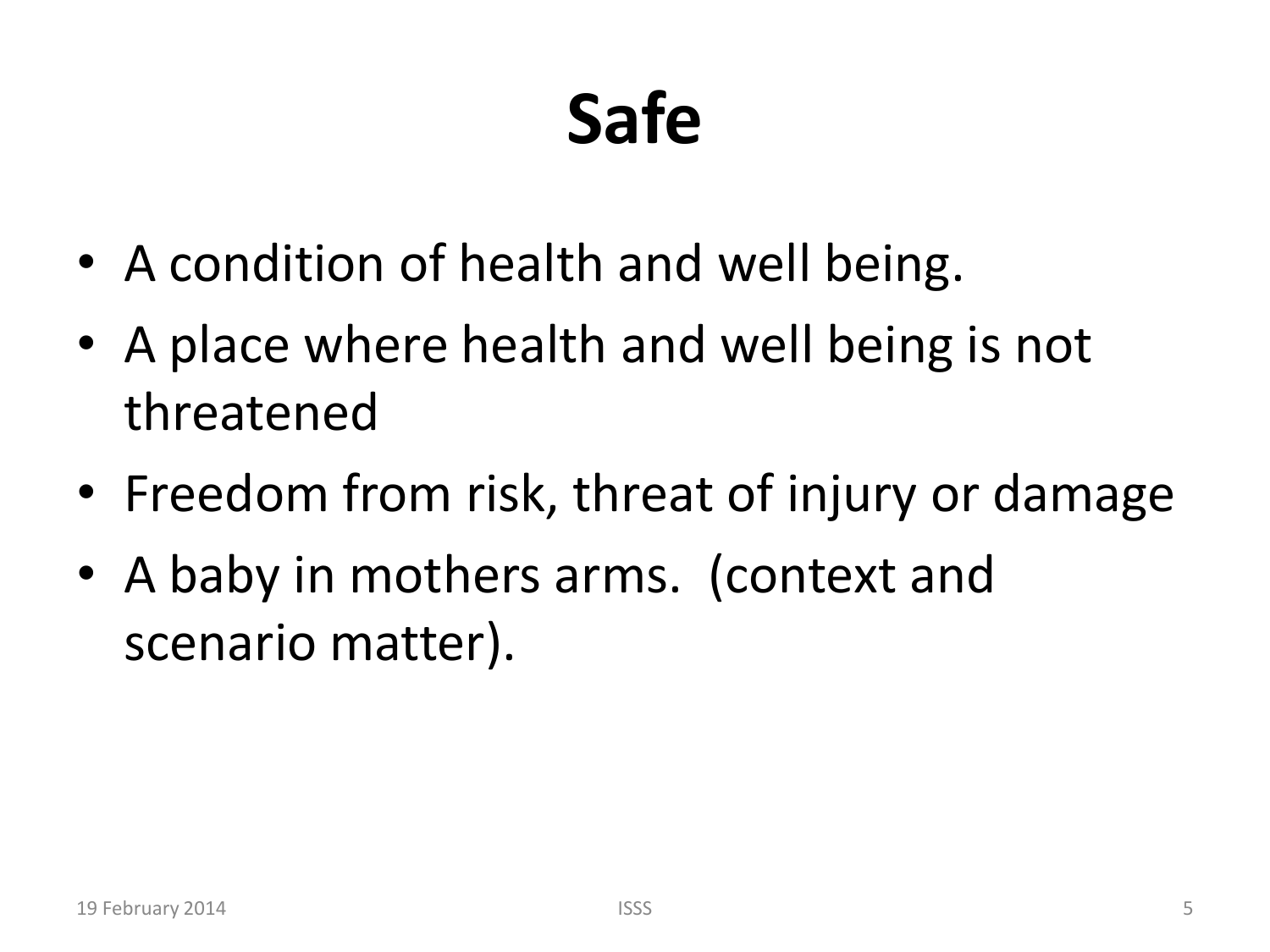### **Safety:**

• Safety. Freedom from conditions that can cause death, injury, occupational illness, damage to or loss of equipment or property, or damage to the environment. 882E 3.2.30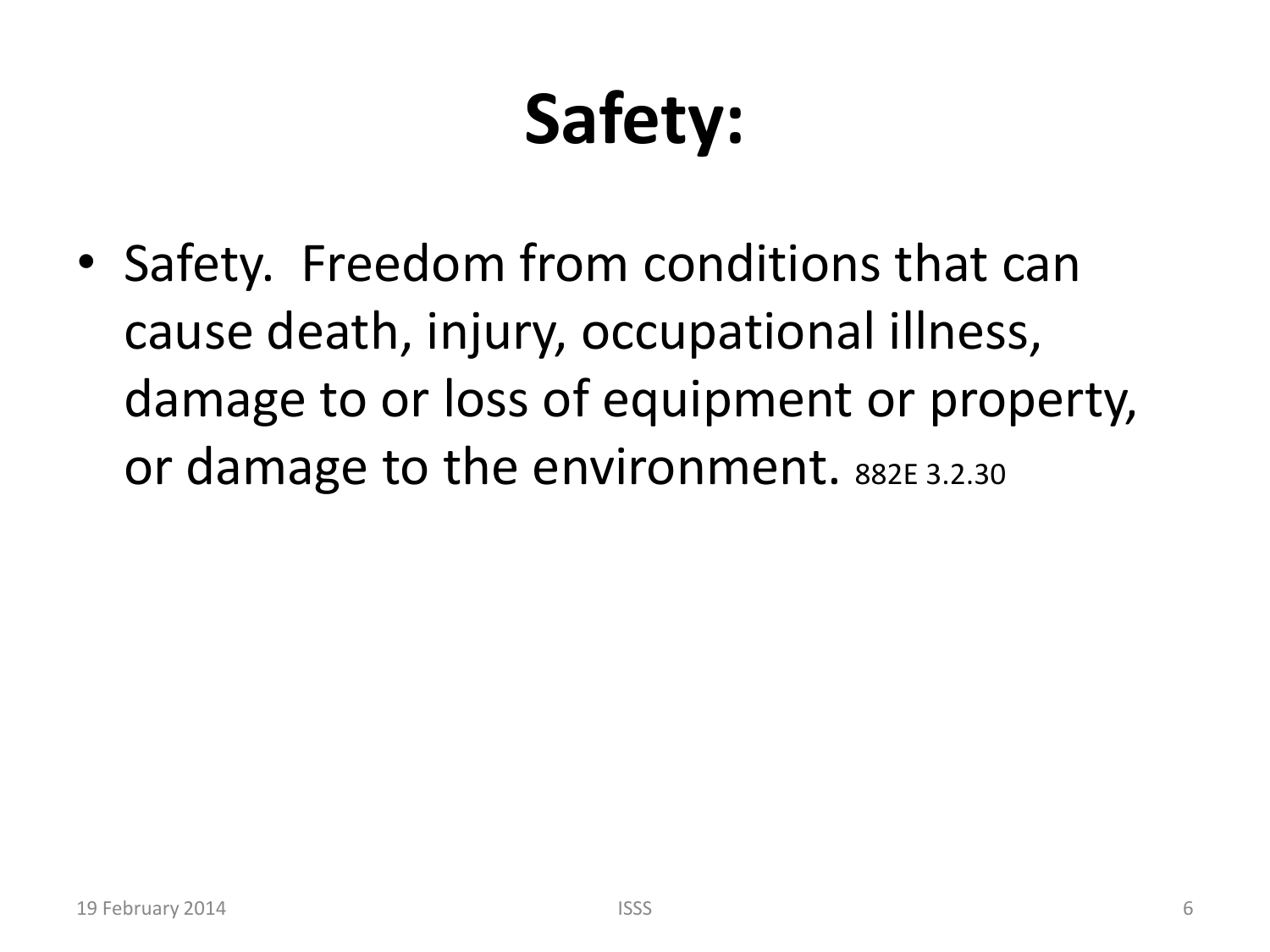#### **Safety Goals**

- Limit accident risk and liability (ISSS)
- Protect against financial disaster by compliance with accepted standards (corporations).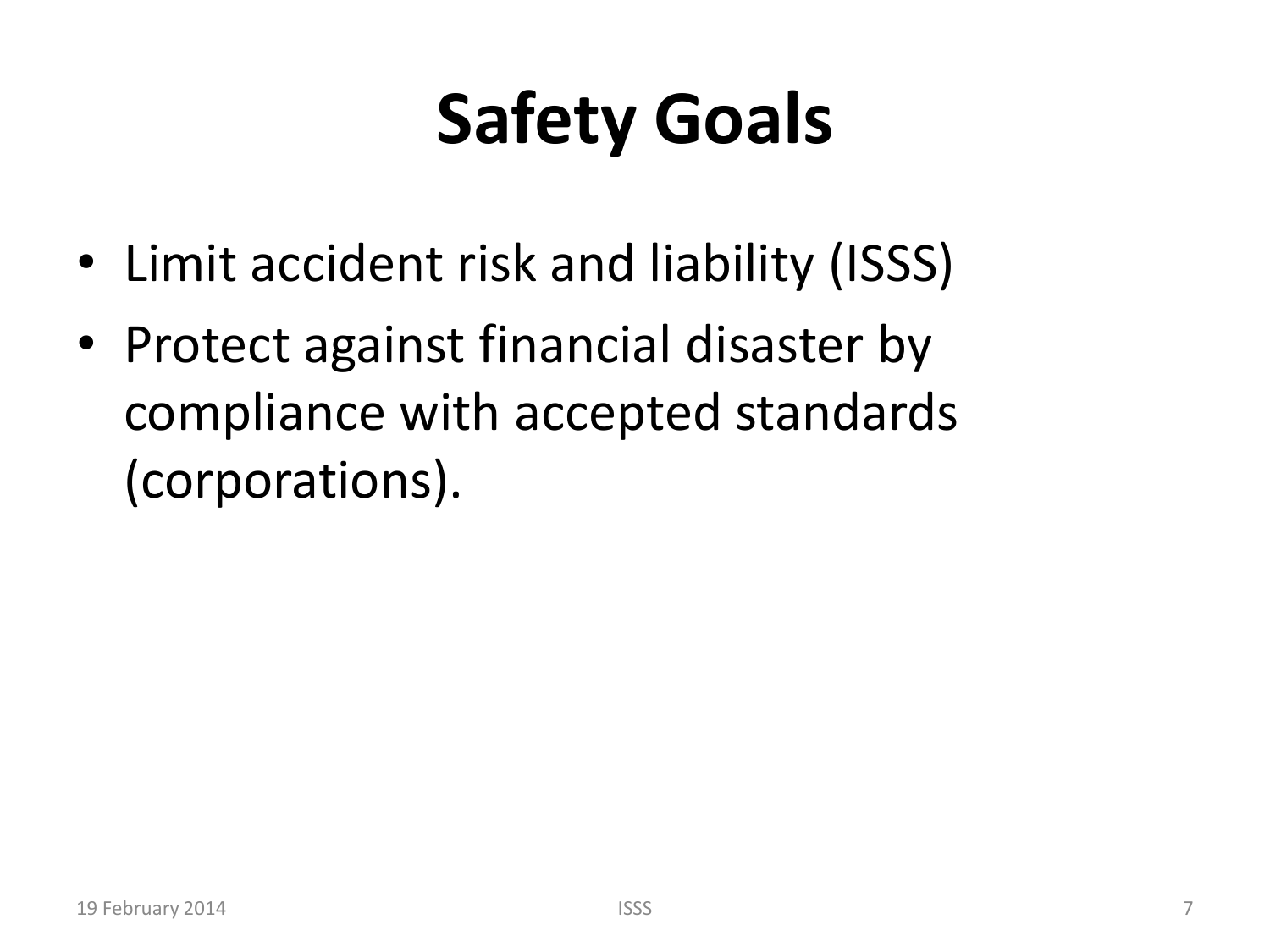#### **System**

A collection of elements that works together to accomplish a purpose / function

System. The organization of hardware, software, material, facilities, personnel, data and services needed to perform a designated function within a stated environment with specified results. Per 882E 3.2.41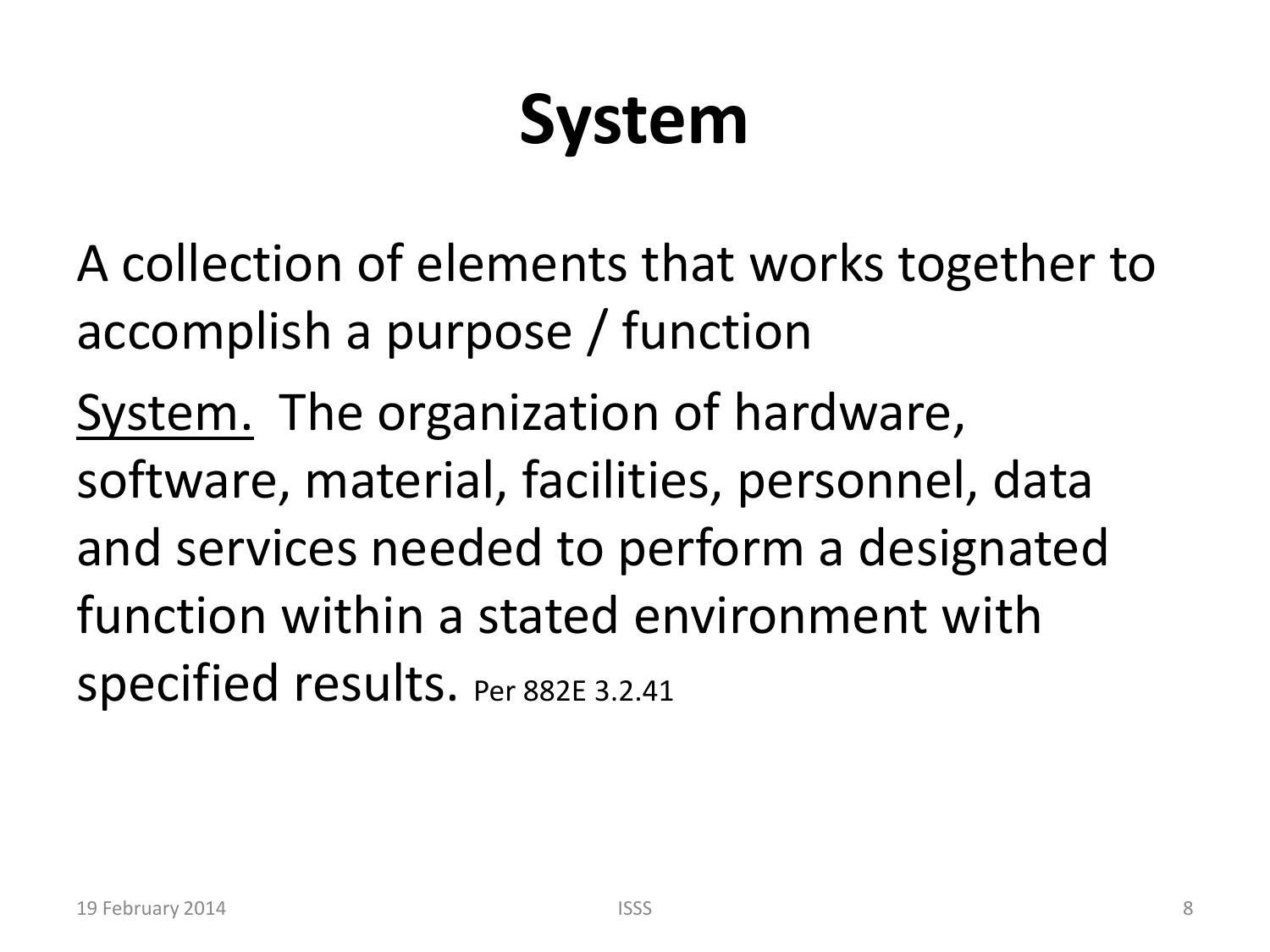#### **System Safety**

• System safety. The application of engineering and management principles, criteria, and techniques to achieve acceptable risk within the constraints of operational effectiveness and suitability, time, and cost throughout all phases of the system life-cycle. per 882E 3.2.43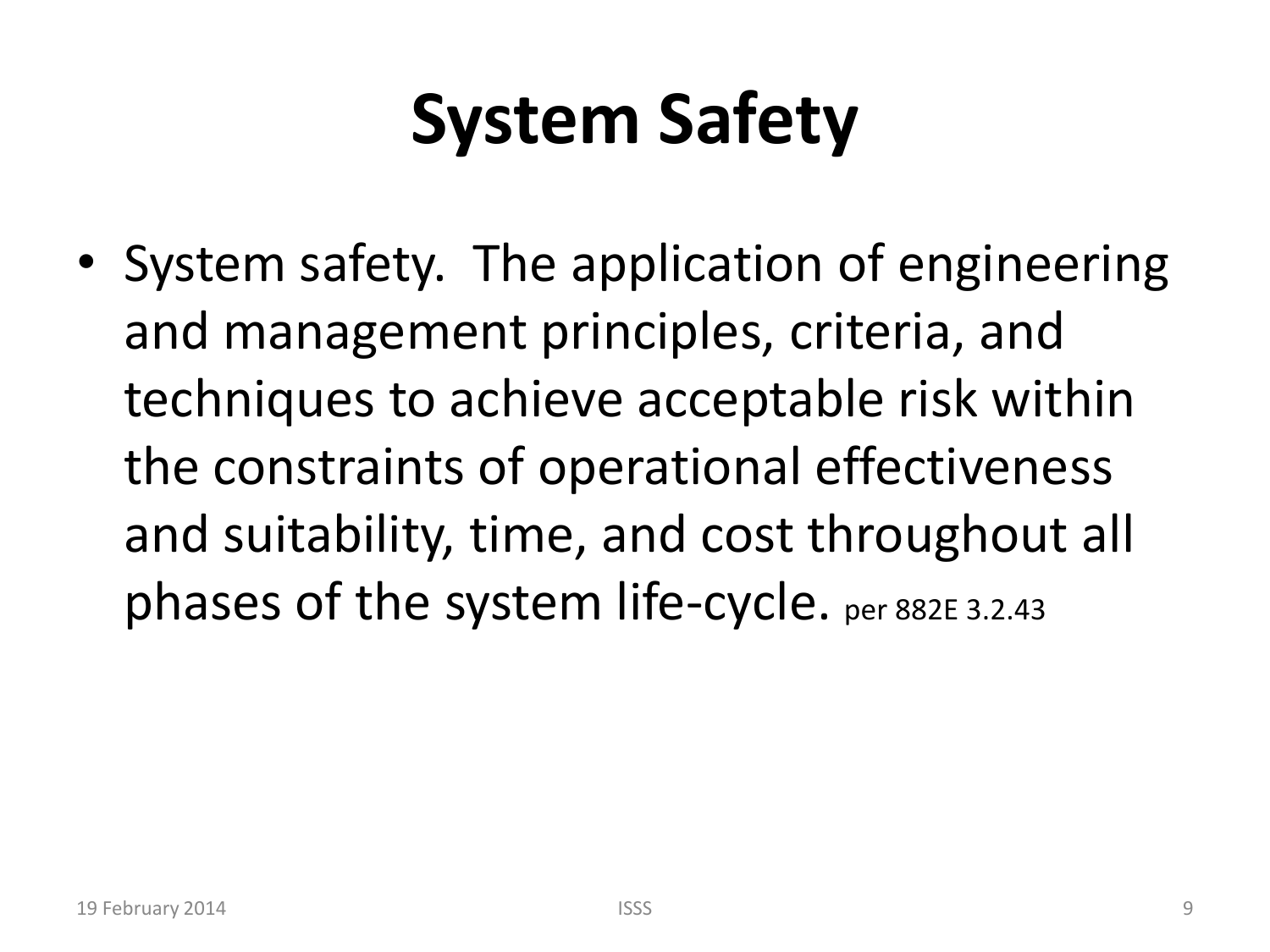#### System Safety Engineering

An engineering discipline that employs specialized knowledge and skills in applying scientific and engineering principles, criteria, and techniques to identify hazards and then to eliminate the hazards or reduce the associated risks when the hazards cannot be eliminated. Per 882E 3.2.44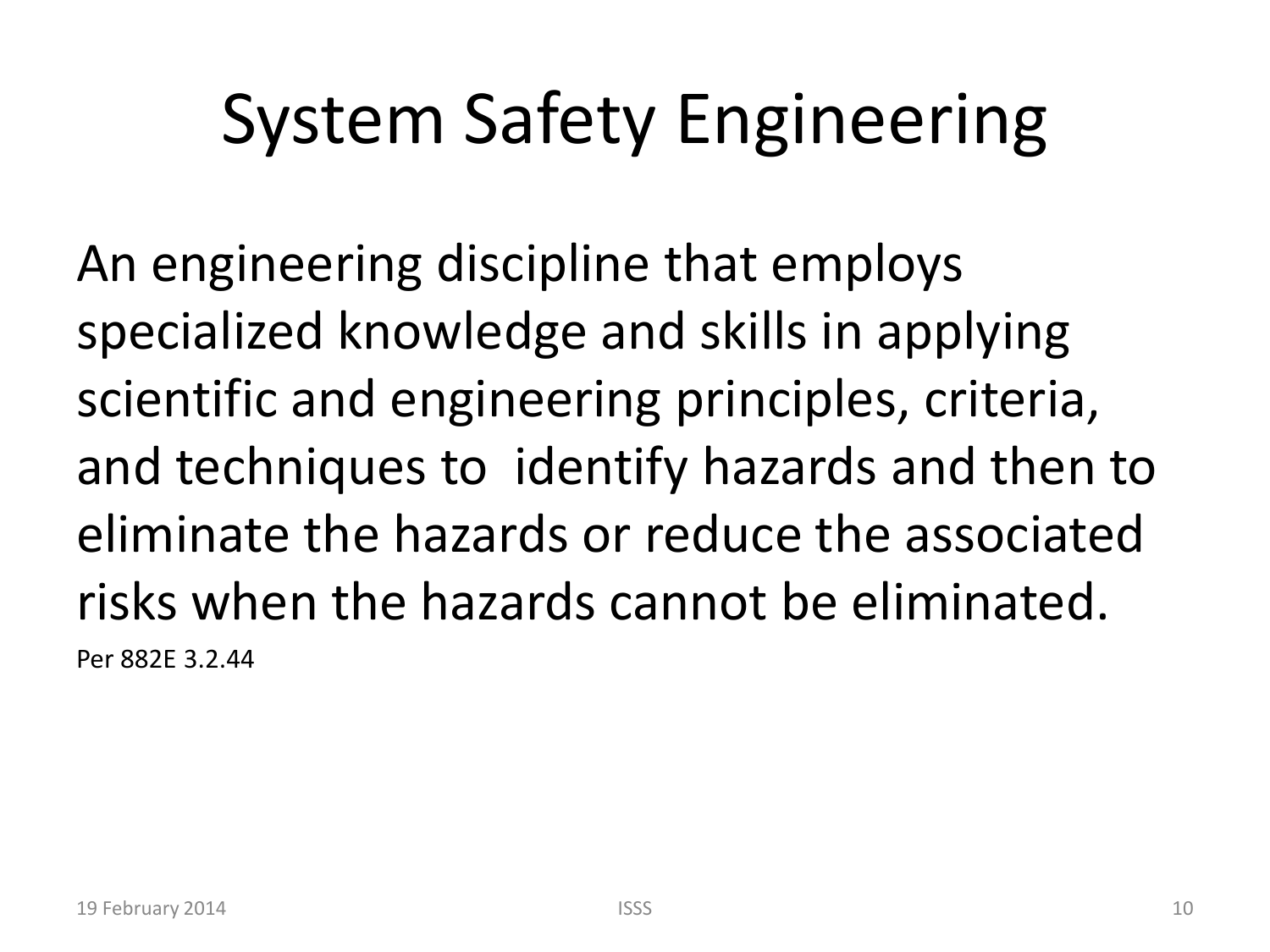#### **Hazard**

• A real or potential condition that could lead to an unplanned event or series of events (i.e. mishap) resulting in death, injury, occupational illness, damage to or loss of equipment or property, or damage to the environment. per 882E 3.2.14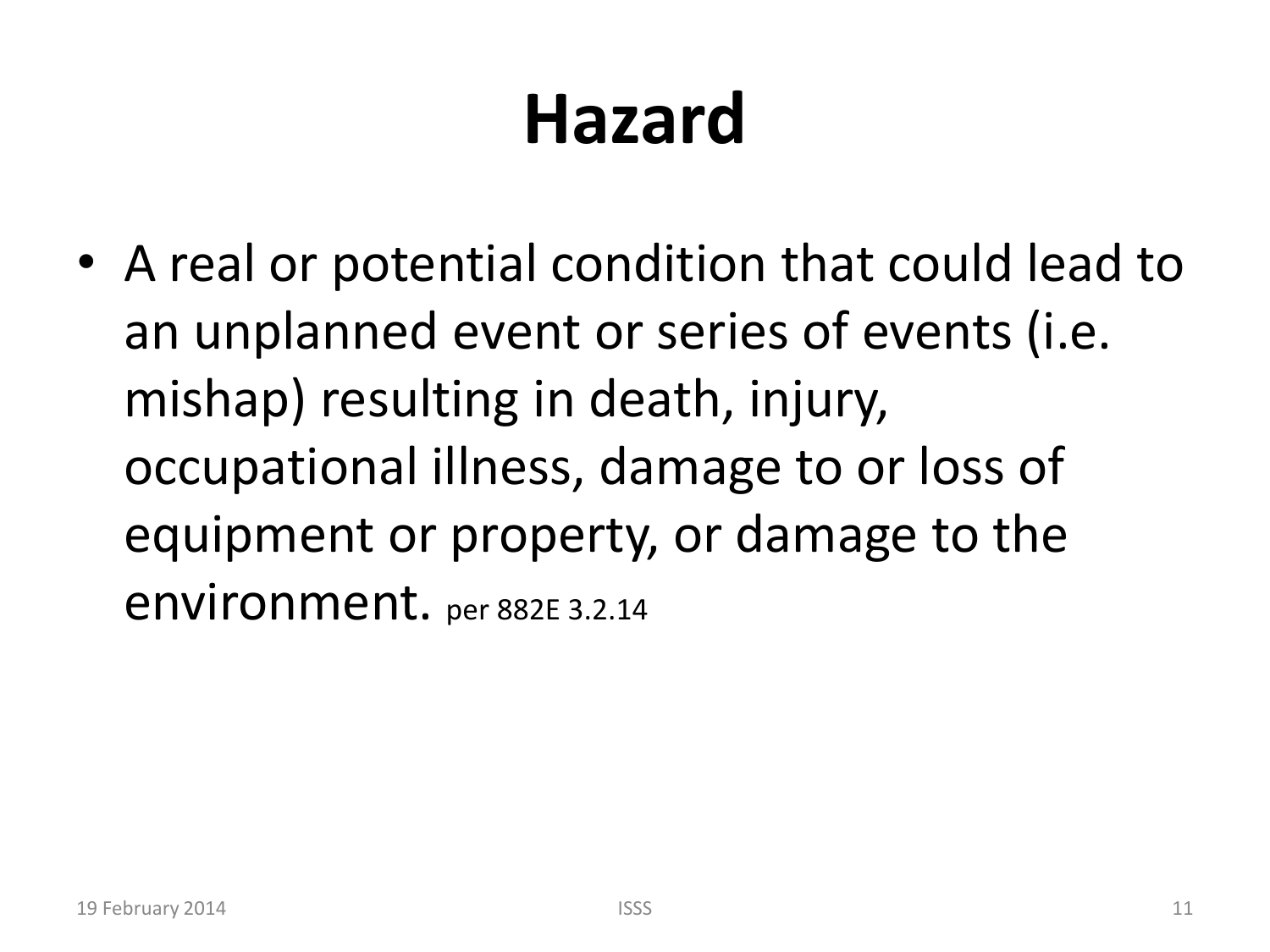#### Risk

#### The product of probability and severity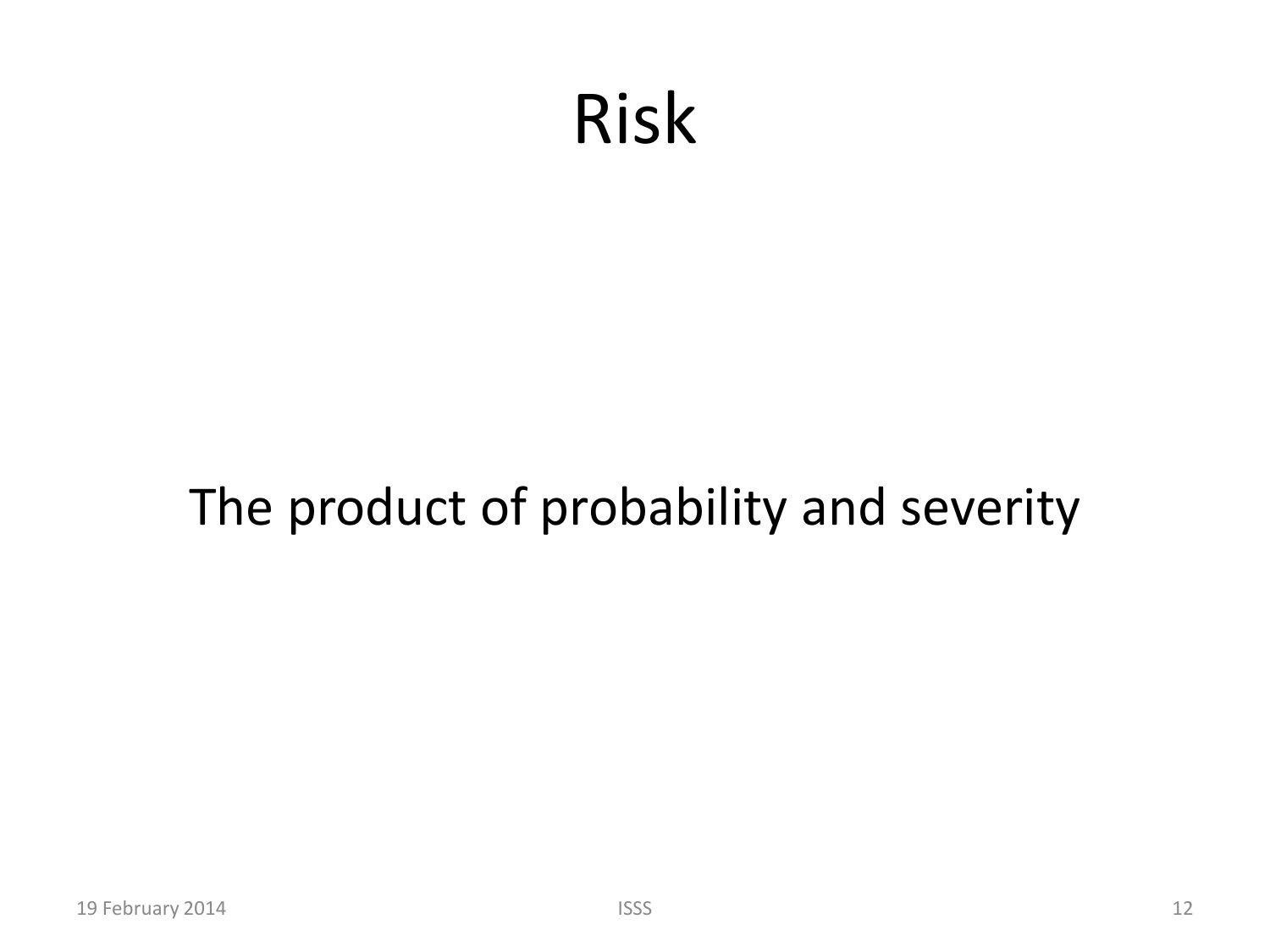#### **Severity**

- The magnitude of potential consequences of a mishap to include: death, injury, occupational illness, damage to or loss of equipment or property, damage to the environment, or monetary loss. Per 882E 3.2.36
- How bad is it?
- How bad it is!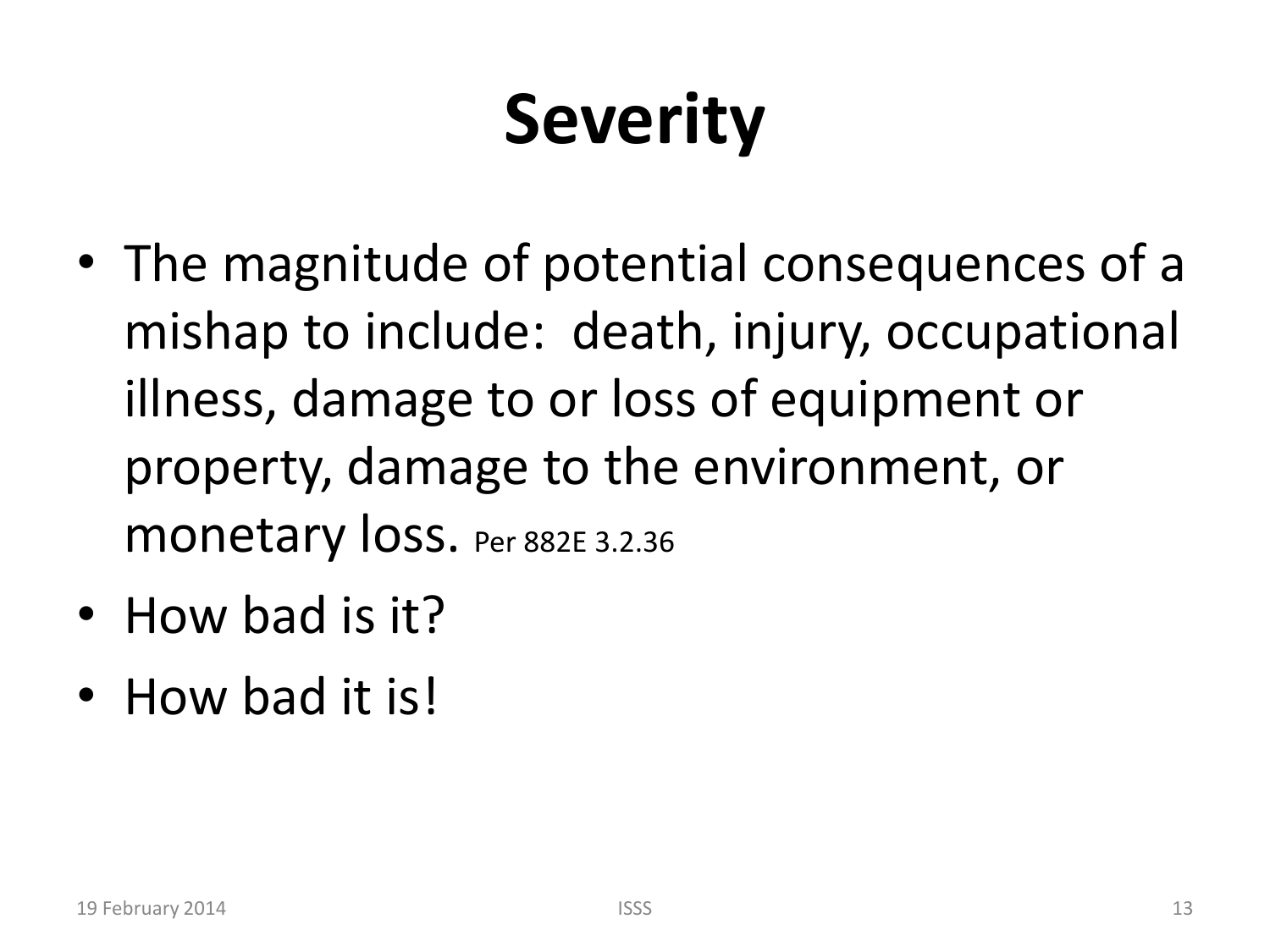#### **Probability of Failure:**

- An estimate of the probability that the unit will fail in any specified time period, (day, year, hour).
- The estimate can be generated by analytic projections based on historical estimates of component failure rates.
- The estimate can be based on actual field failures of the unit under consideration, or a similar unit, for new versions of a product.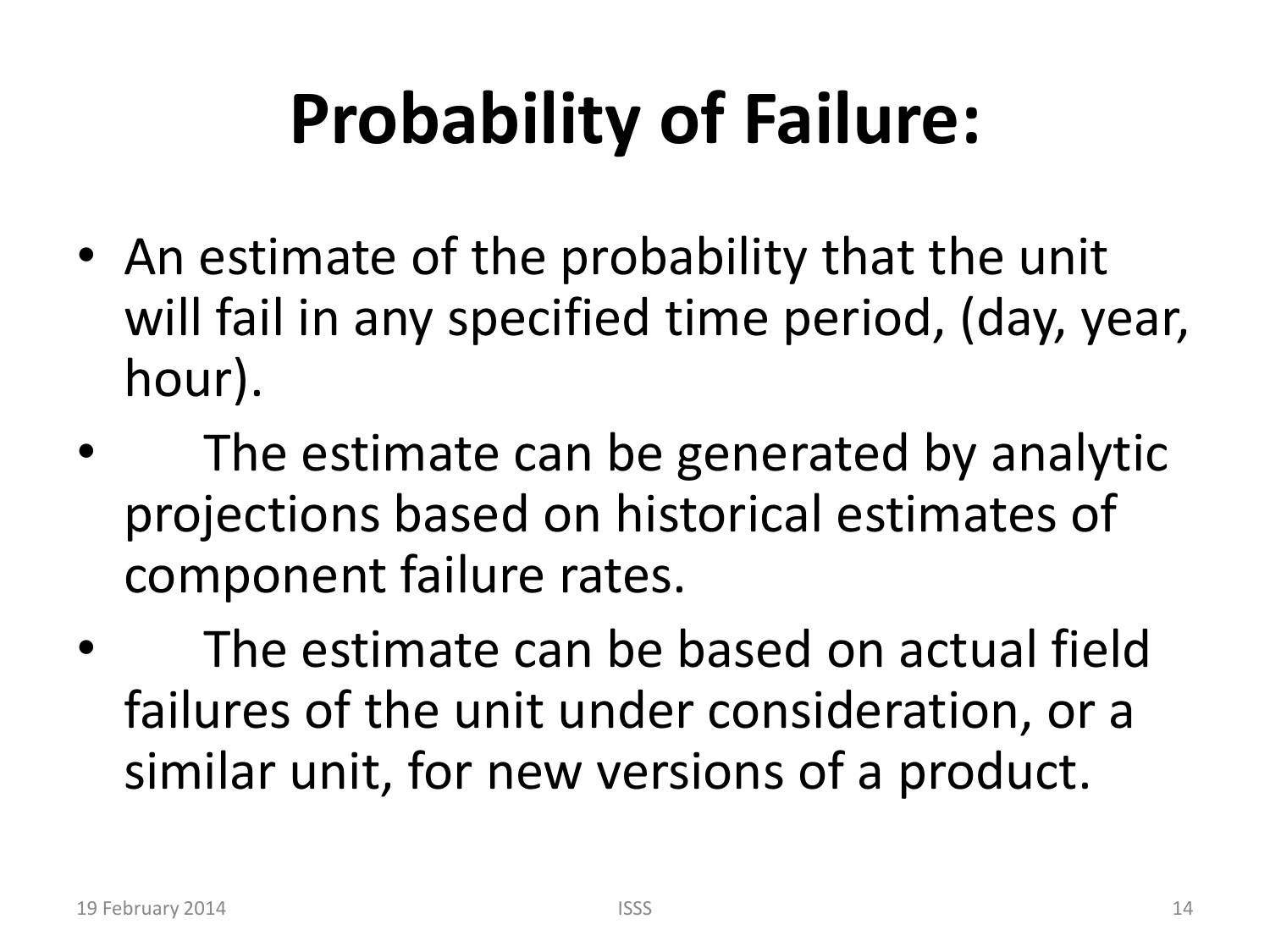#### **Use of Probability And Statistics**

• The process of performing Safety engineering is vitally linked to the development of reliable, meaningful probabilities of failure.

• If statistics are not appropriately formed and evaluated, poor management decisions follow.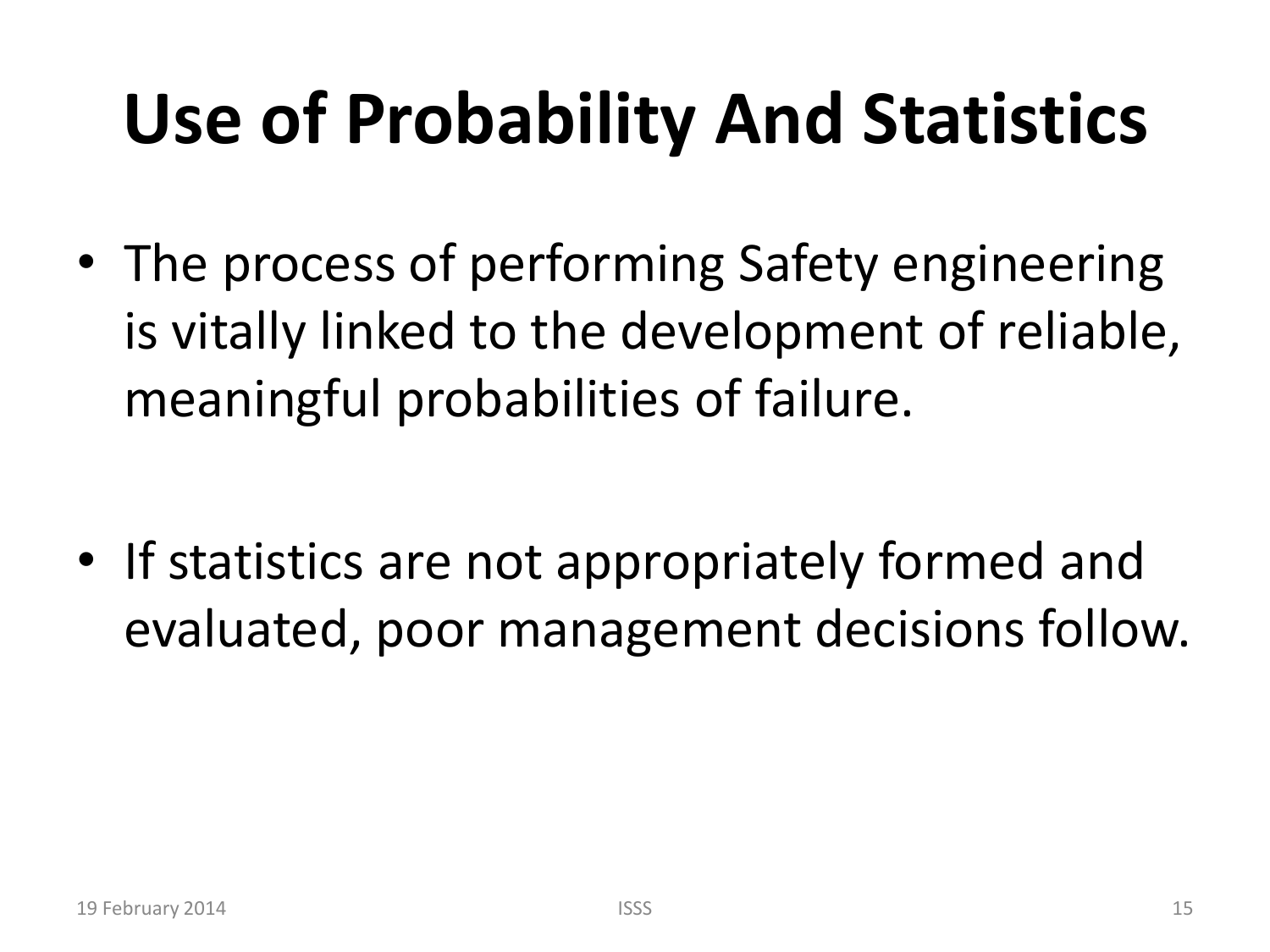#### **Mitigation Defined**

Action required to eliminate the hazard

or

when a hazard cannot be eliminated,

reduce the associated risk by lessening the severity of the resulting mishap,

or lowering the likelihood that a mishap will occur.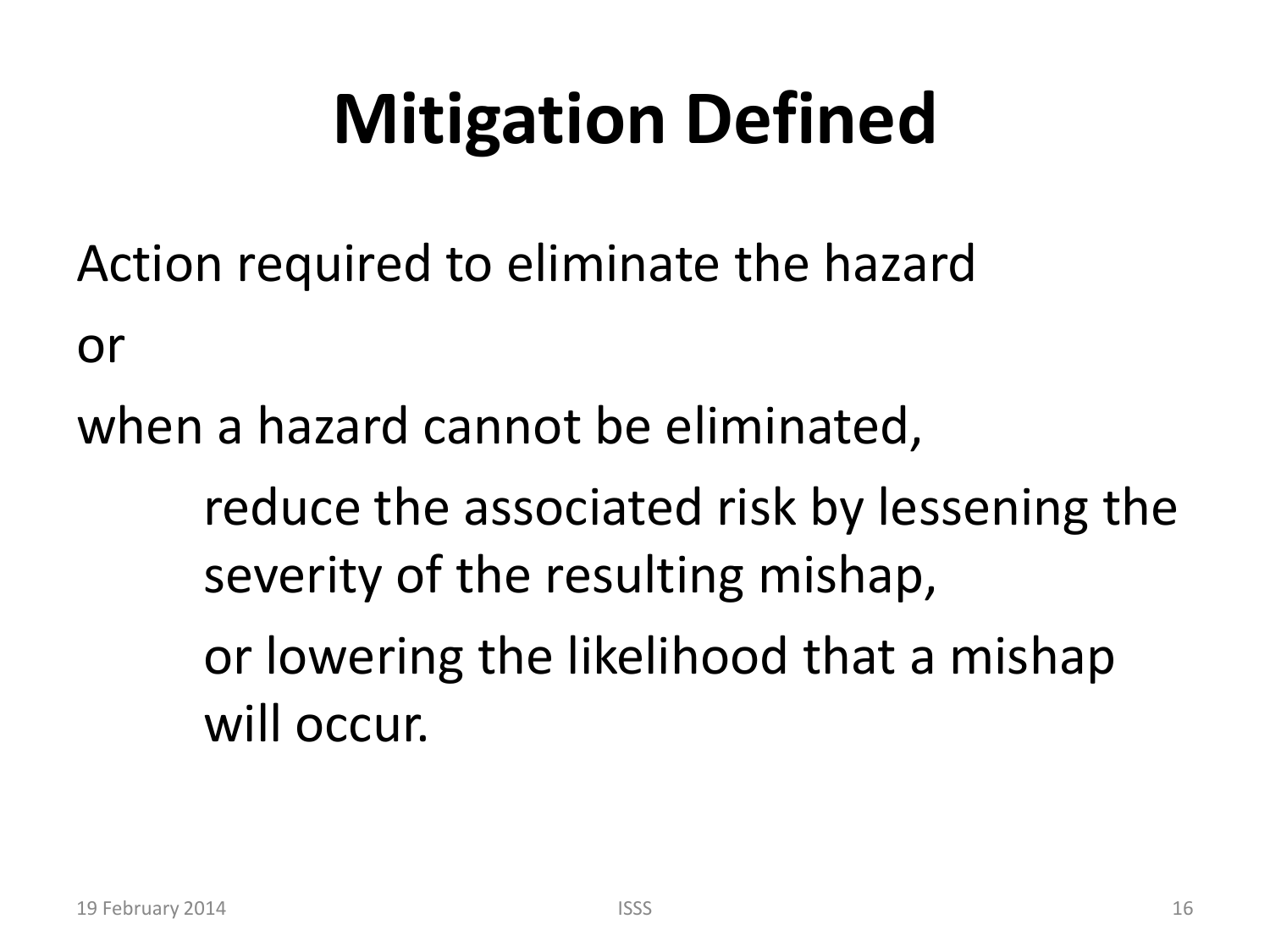#### **Mitigation Methods**

- use redundancy to reduce probability of hazard (loss or malfunction).
- use procedure changes (i.e. work-arounds) to reduce severity or probability.

use other functions to reduce effect of mishap (occupant restraint {seat belt}, crushable seat base). (How is this different from redundancy? It doesn't prevent mishap)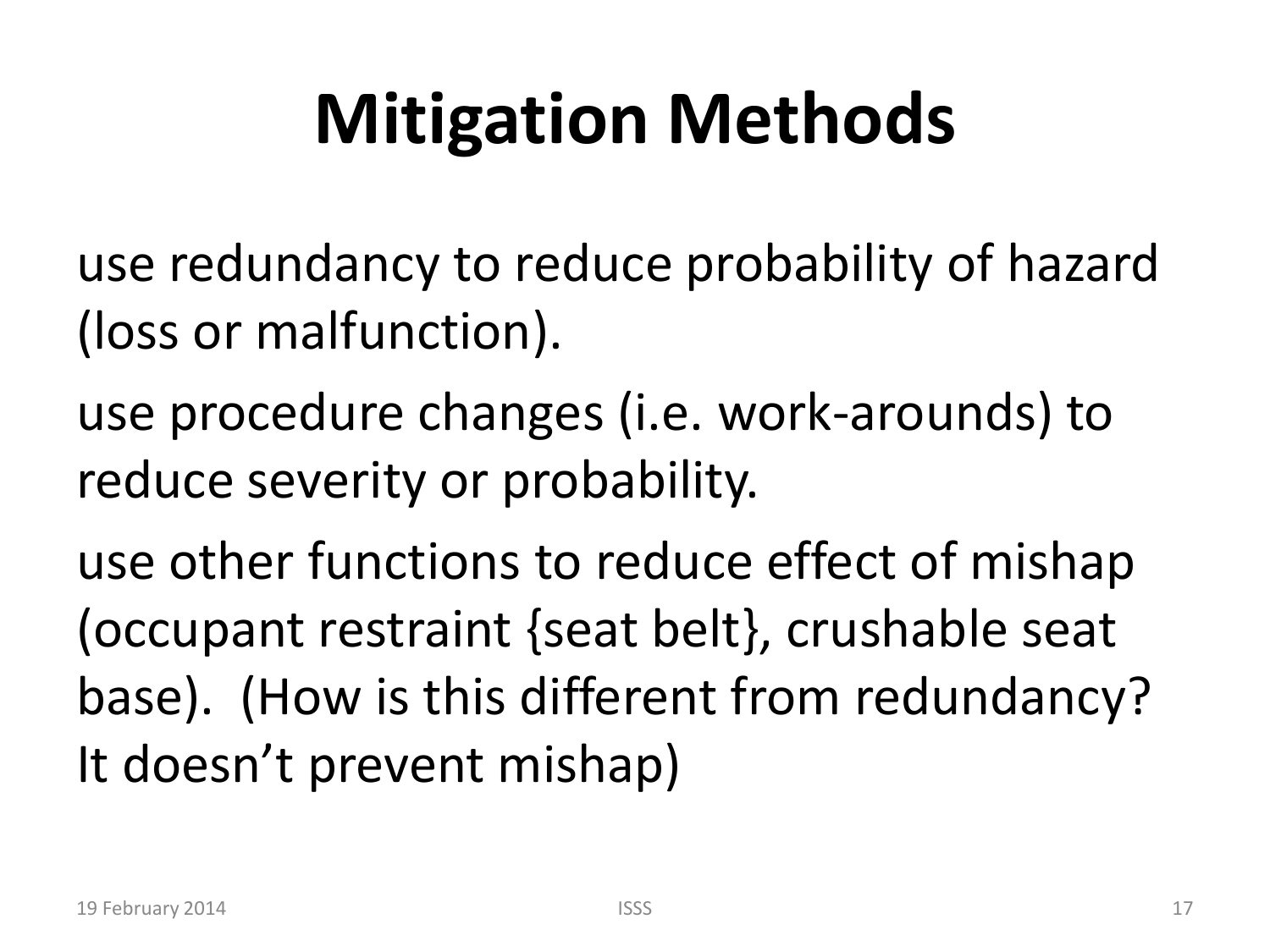#### **Fault Independence**:

- absence of common elements
- foundation model: parts of a castle wall stand on a common foundation. If foundation fails all above collapse. A separate building on separate foundation is independent.
- If "redundant" items are not fault independent, you don't have redundancy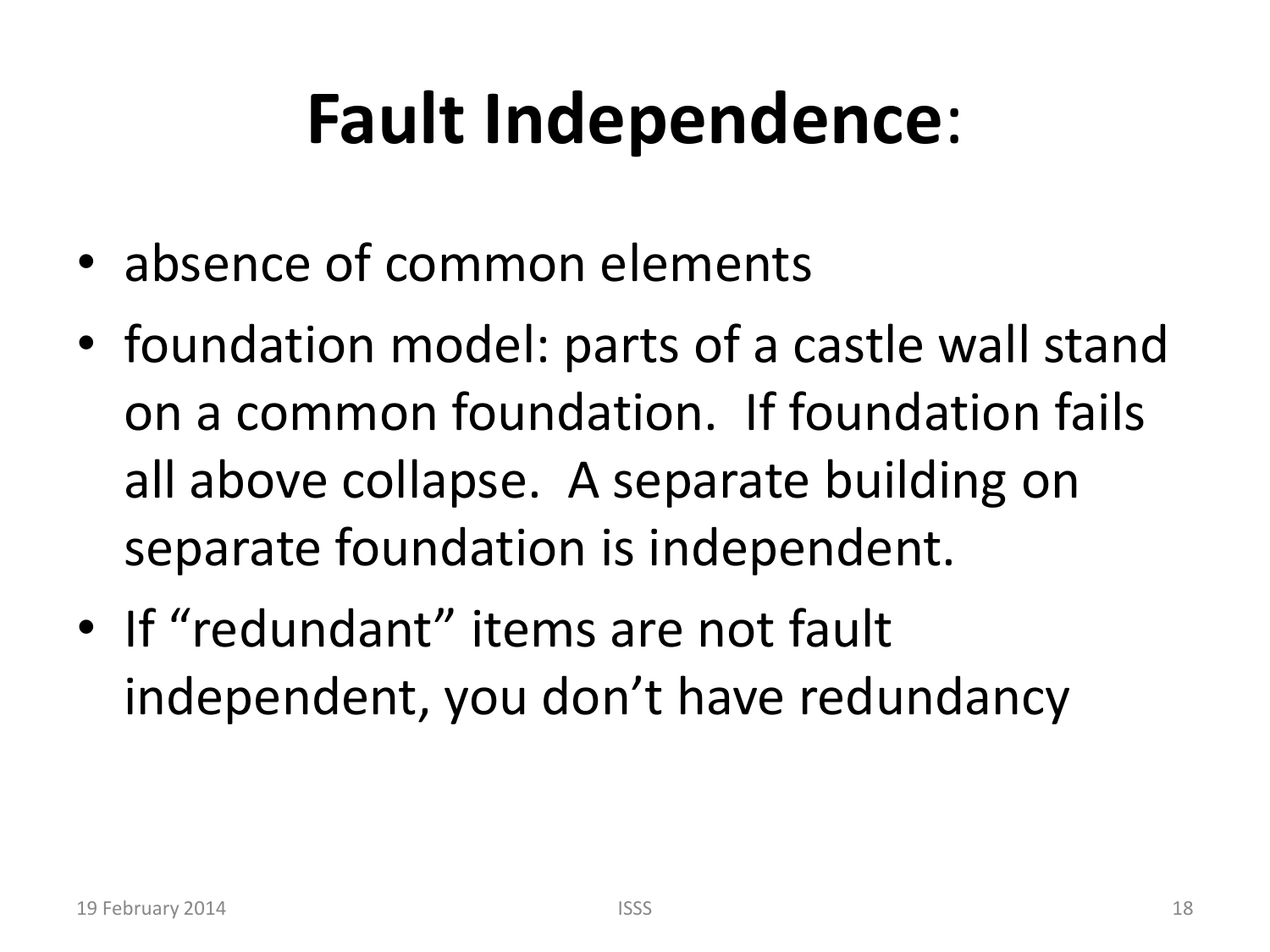#### **Redumbdancy**

- Putting a whole bunch of the same thing on a platform in the vague hope that it may provide greater availability, reliability and safety.
- Having four of the same thing, where a single common item will render them all useless, is not redundant.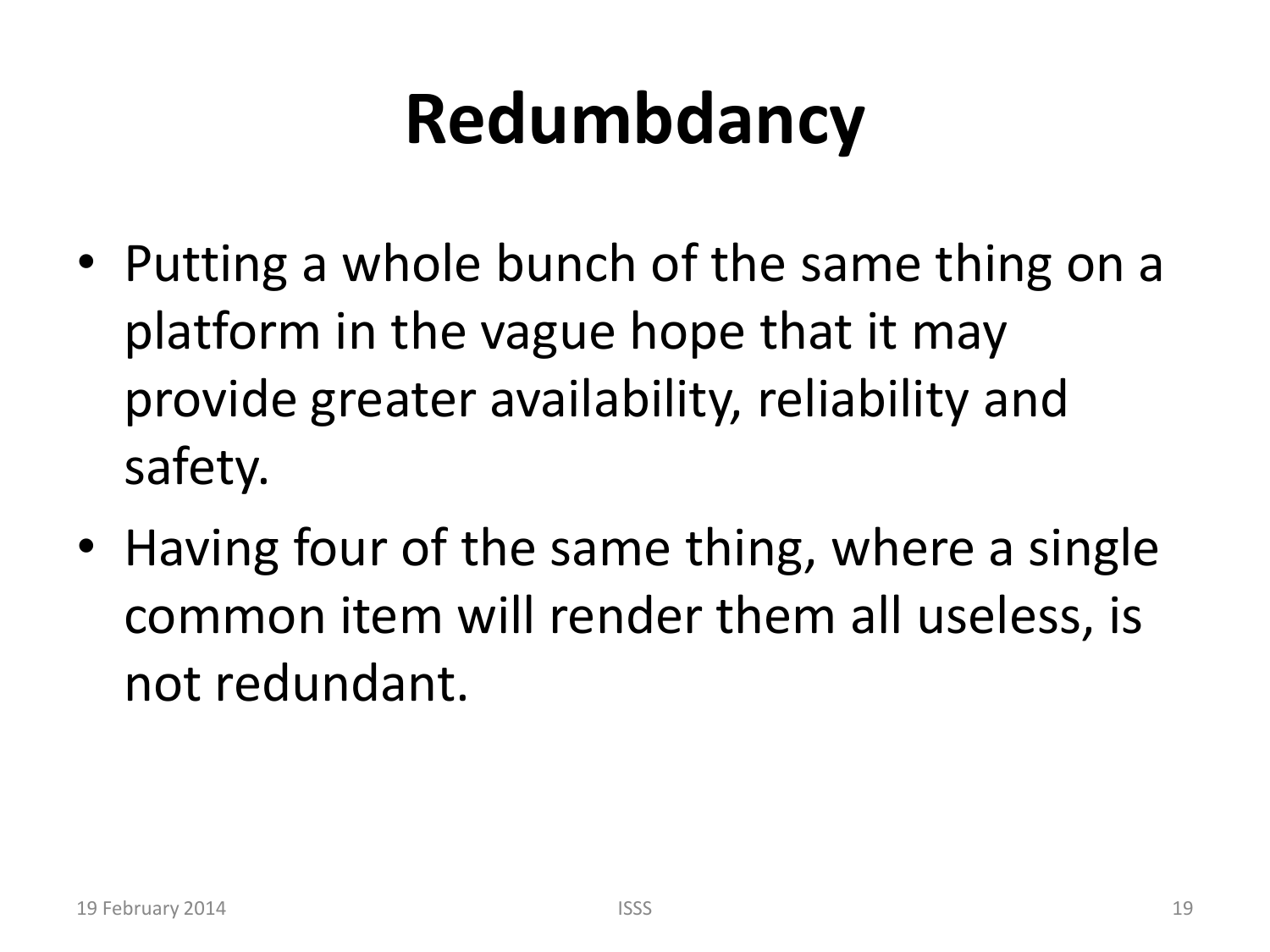#### **Redundancy**

- Adding materiel support to provide acceptable alternatives in the event of a failure.
- ATC communications are safety critical, so the FAA specifies that aircraft carry at least two radios capable of maintaining contact. And that you have alternative power available, in the event of engine generator failure.
- e.g. compass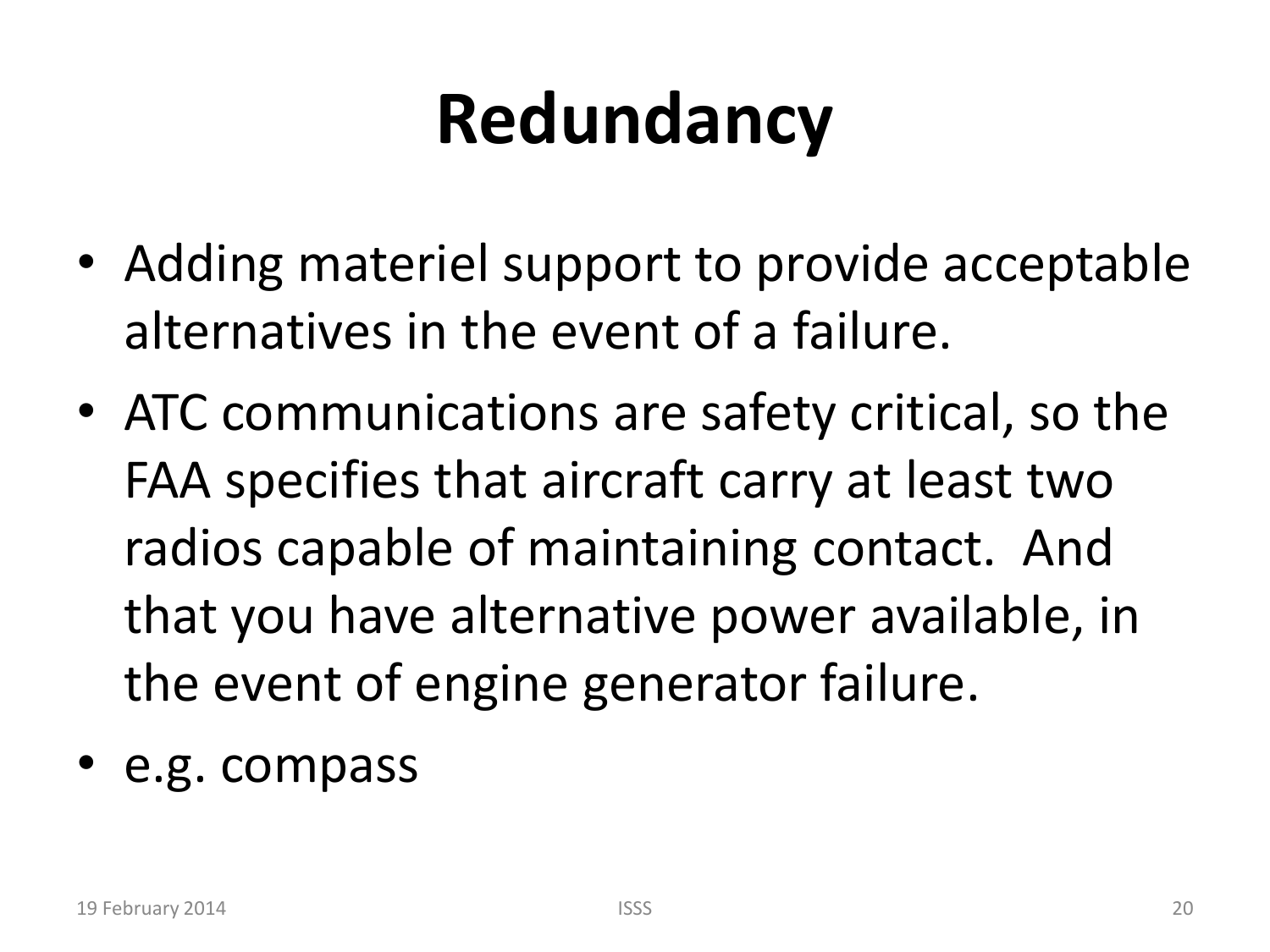# **Systems Safety Engineering**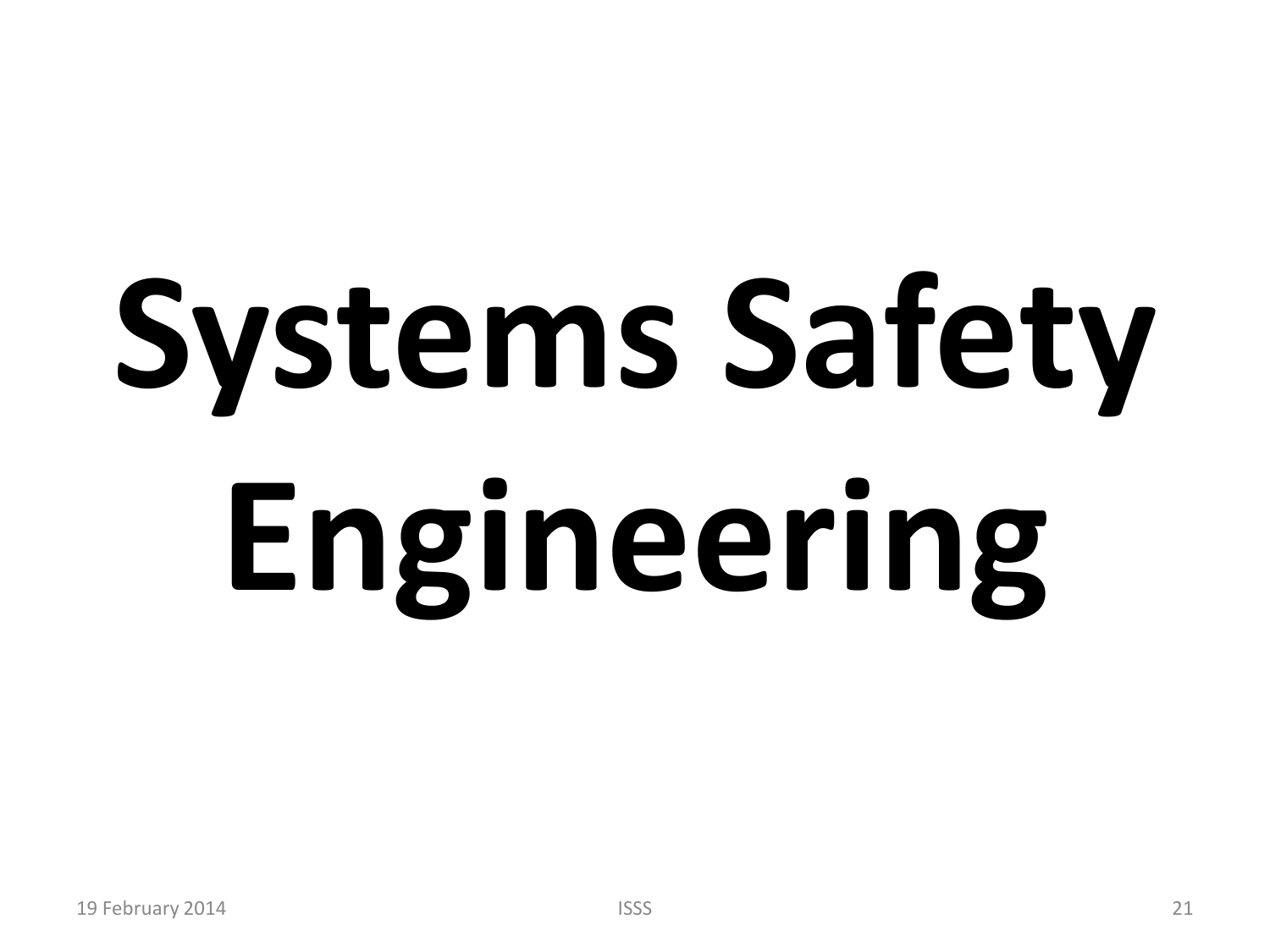#### Characteristics of Systems

- Structure: parts (or components) directly or indirectly related to each other;
- Behavior: processes transform inputs into outputs (material, energy or data);
- Interconnectivity: parts and processes are connected by structural and/or behavioral relationships.
- Structure and behavior may be decomposed via subsystems and sub-processes to elementary parts and process steps.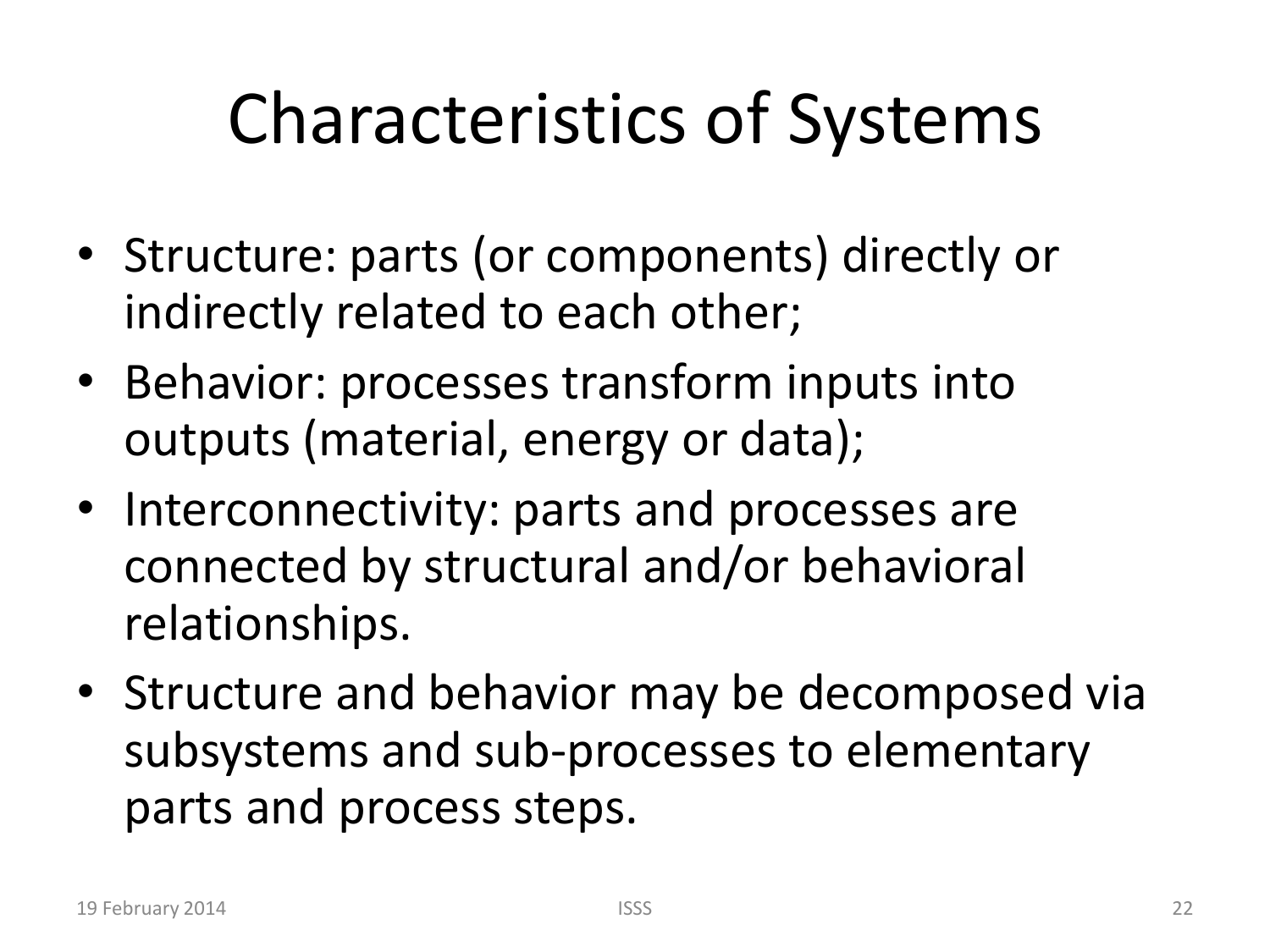#### **System Conceptualization**

- Systems must be conceptualized (simplified) for analysis and assessment
- Tools available are:
	- Models
	- Colored boxes
	- Functions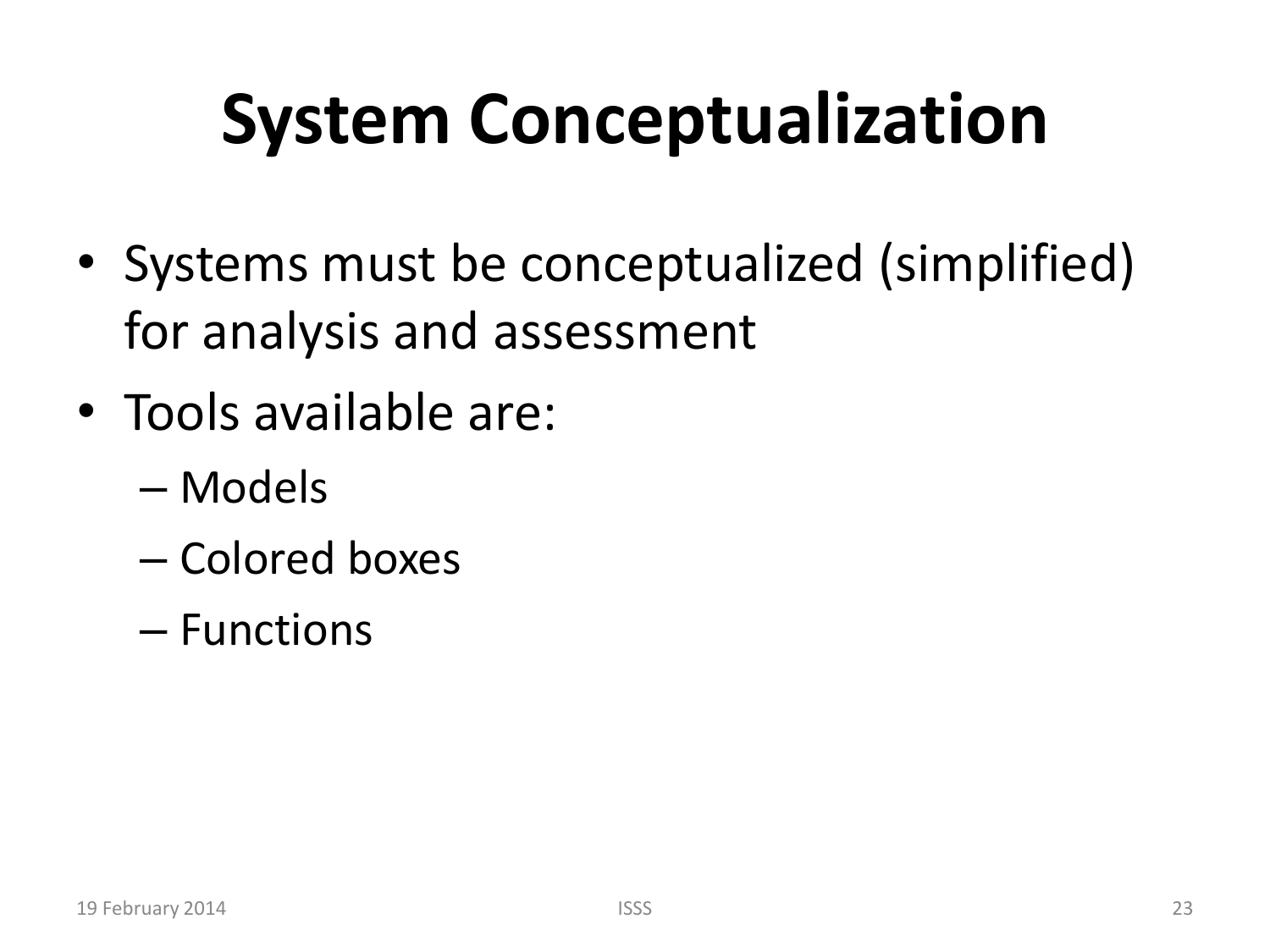#### **Application of Systems Models**

- "All models are wrong, some are useful" (George Box).
- "Remember that all models are wrong; the practical question is how wrong do they have to be to not be useful?"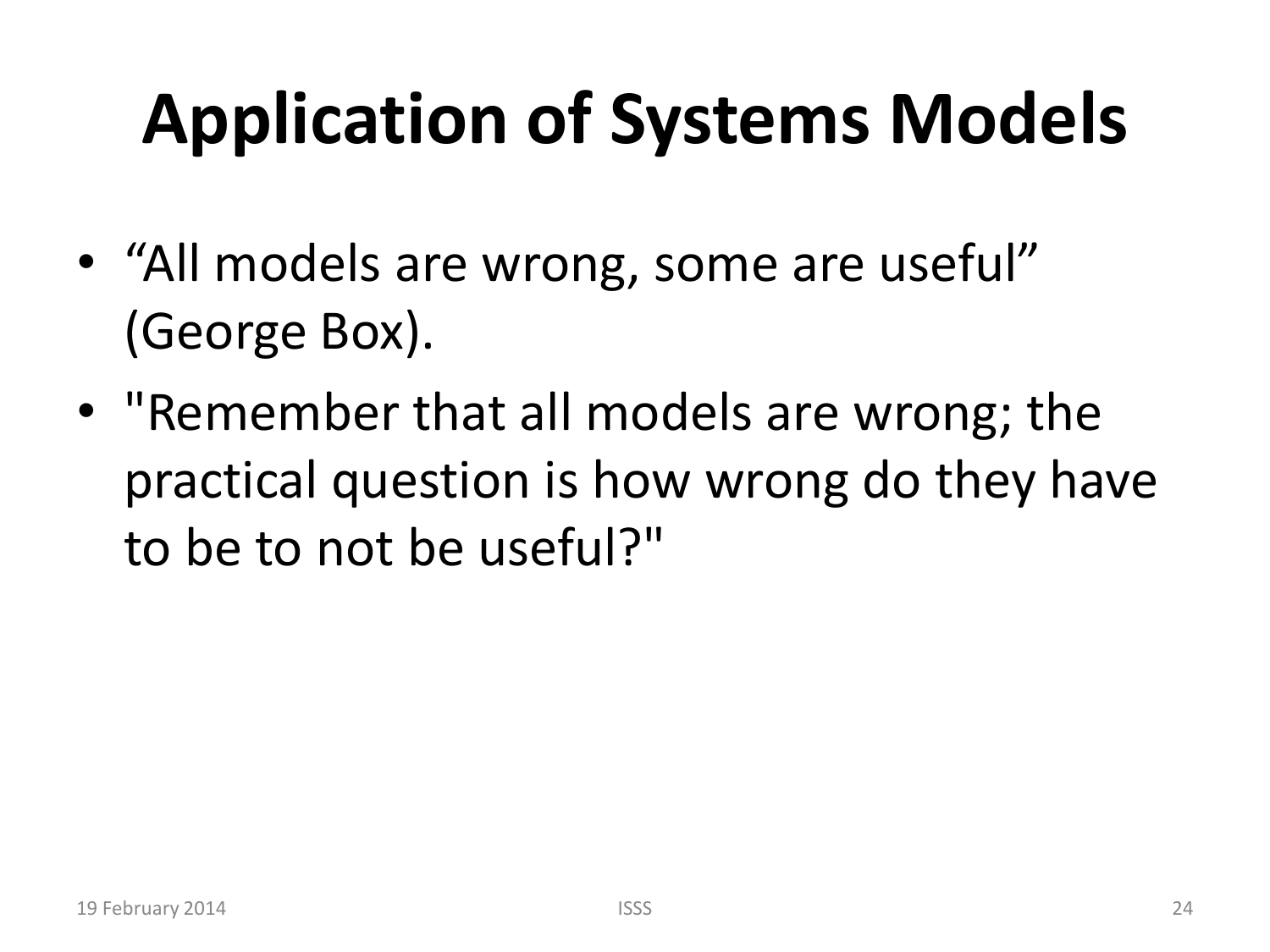#### **Colored Box Theory**

• **Black Box Theory**

– Inputs/outputs are visible, internal works are not.

• **White Box Theory:**

– Inputs, outputs & everything inside is known.

- Black Box is a good place to start
- Move on to White Box when you have explored Black Box inputs/outputs and their hazards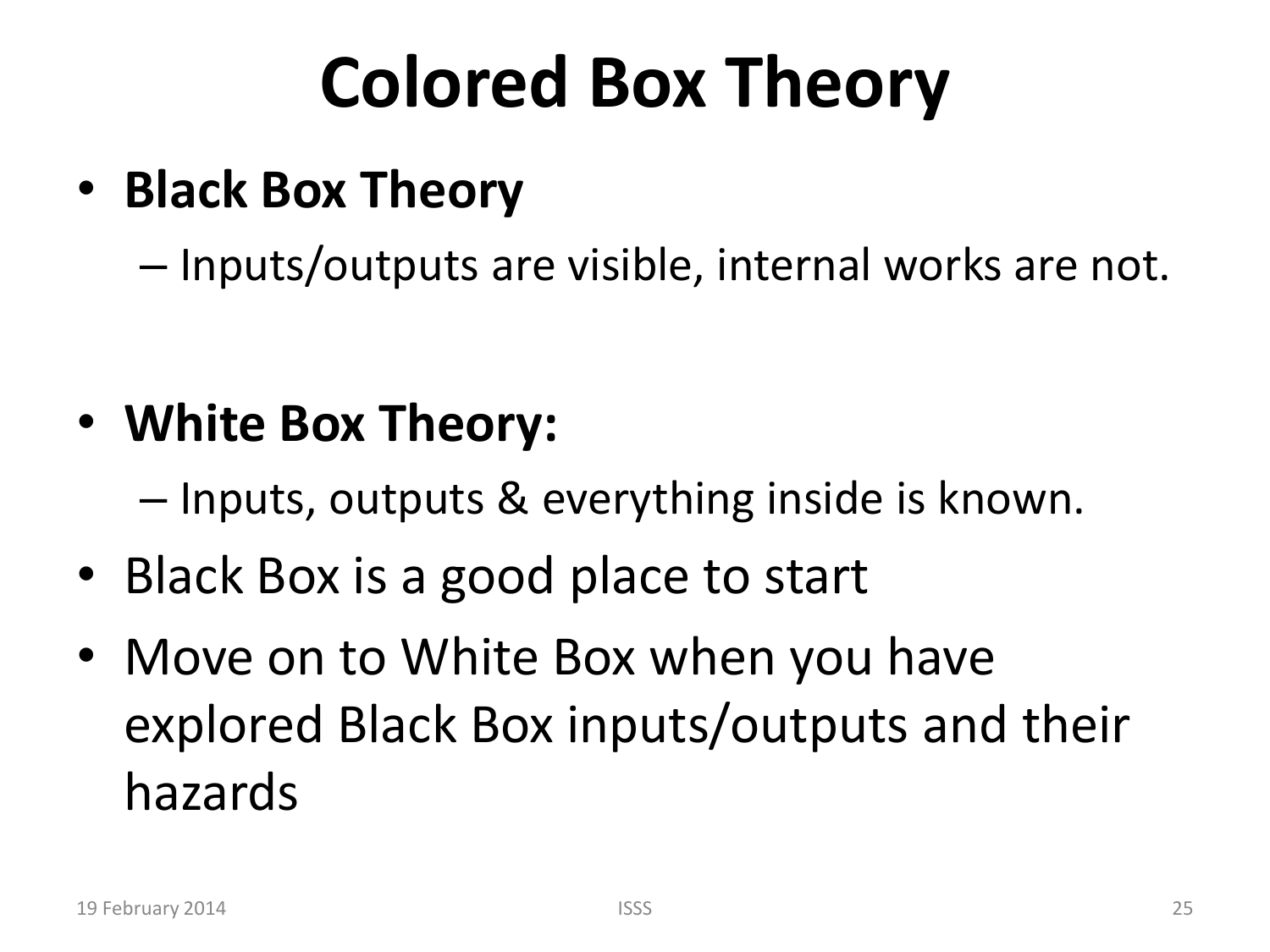#### **Function Defined**

- **A function is determined in terms of its inputs and outputs (Black Box concept)**
- Functional safety analysis doesn't care how the function is performed, whether it has electronics, electrics, wires, chains, hydraulics or levers inside so long as it meets specifications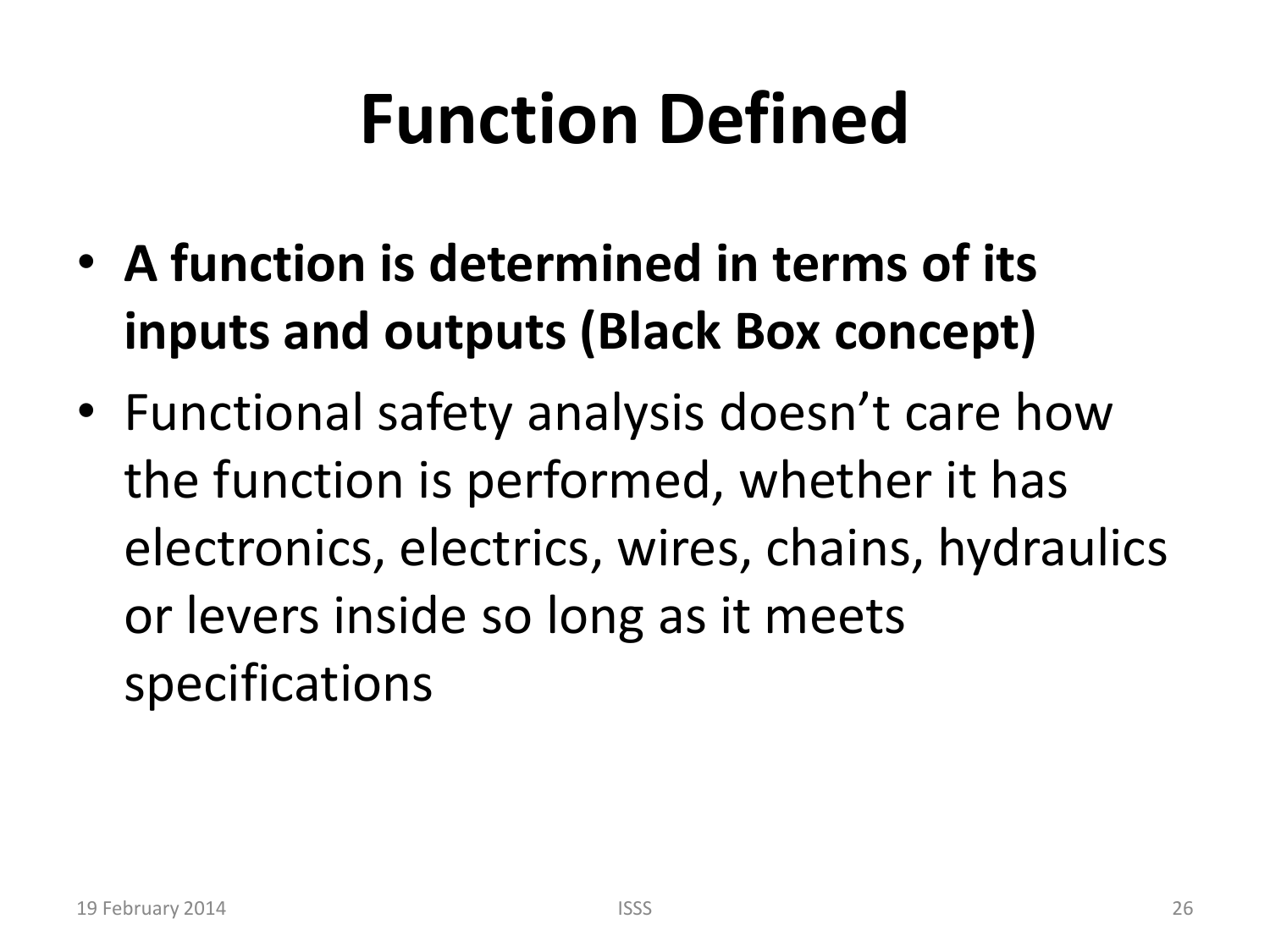#### A function is a toaster

• Inputs > Function> Output

- Bread &
- > Toaster > Toast
- Electricity )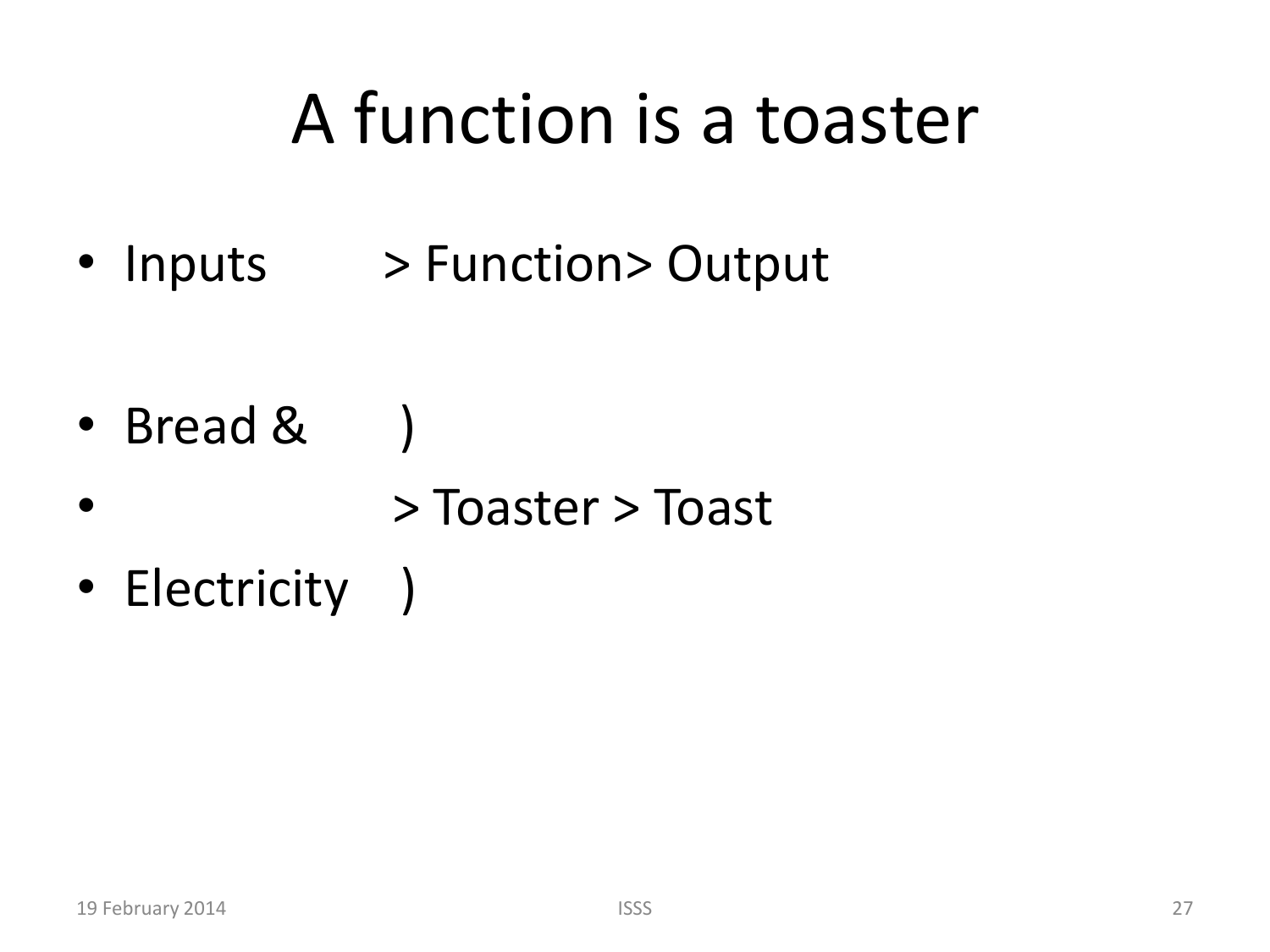#### **Function vs Implementation**

- Implementation is the How part of a function.
- Early jet engines used a mechanical 3D cam to adjust the fuel flow
- Modern jet engines use digital systems to adjust the fuel flow
- Both work
- Safety shouldn't care if the implementation is mechanical, hydraulic, electronic, or any other mechanism so long as it meets requirements. [Black Box]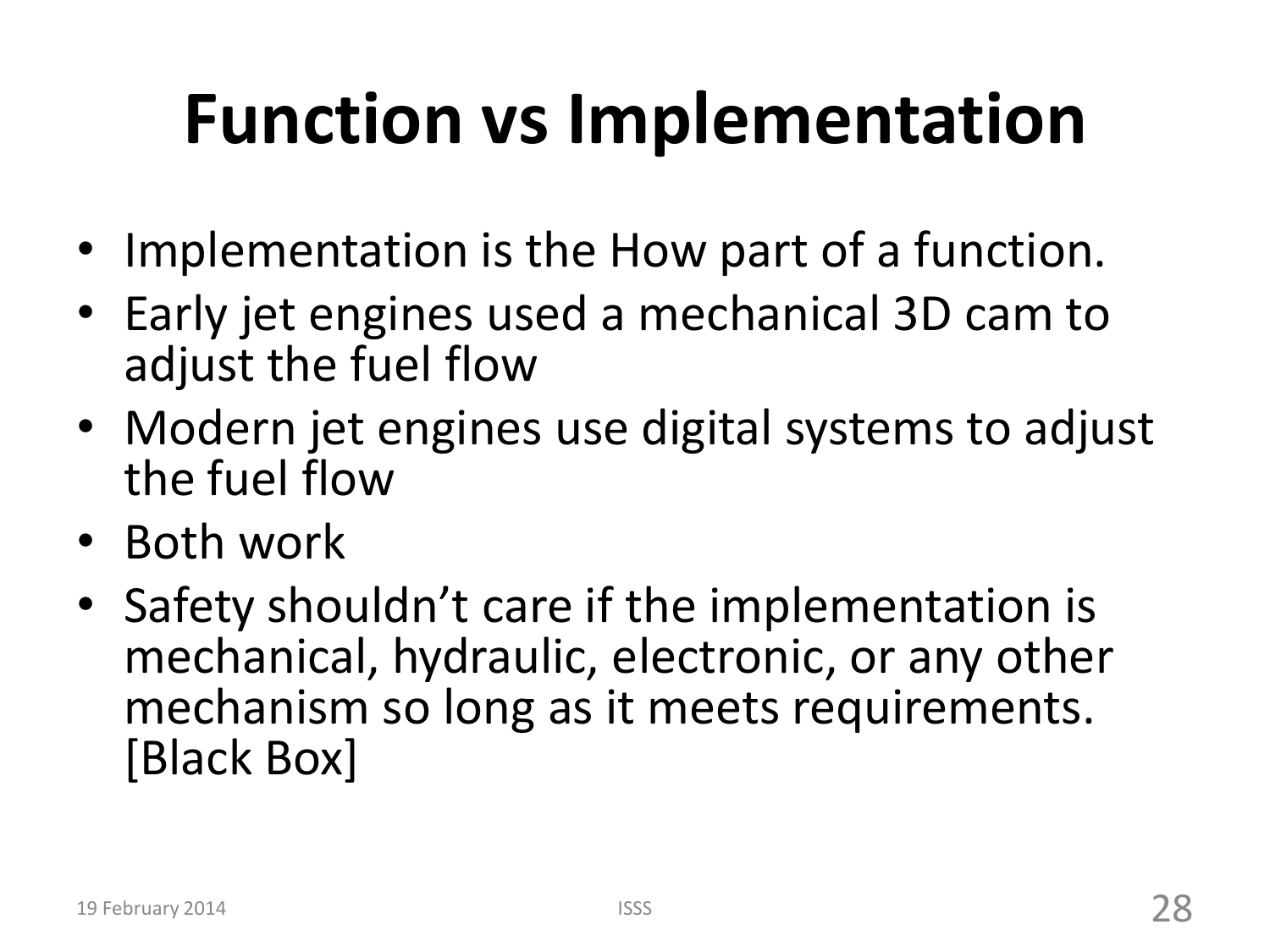#### **Example System Safety Techniques/Methods**

- Used to set safety requirements and residual risk
	- Functional Hazard Assessment (conceptual models of failure mechanisms, sets safety requirements)
	- SSHA determines hazards, mitigations and residual risk
	- Root Cause analysis (stops when blame is firmly fixed)
	- FMEA (determines effects of component failures: Hardware and Software)
- Drives safety triage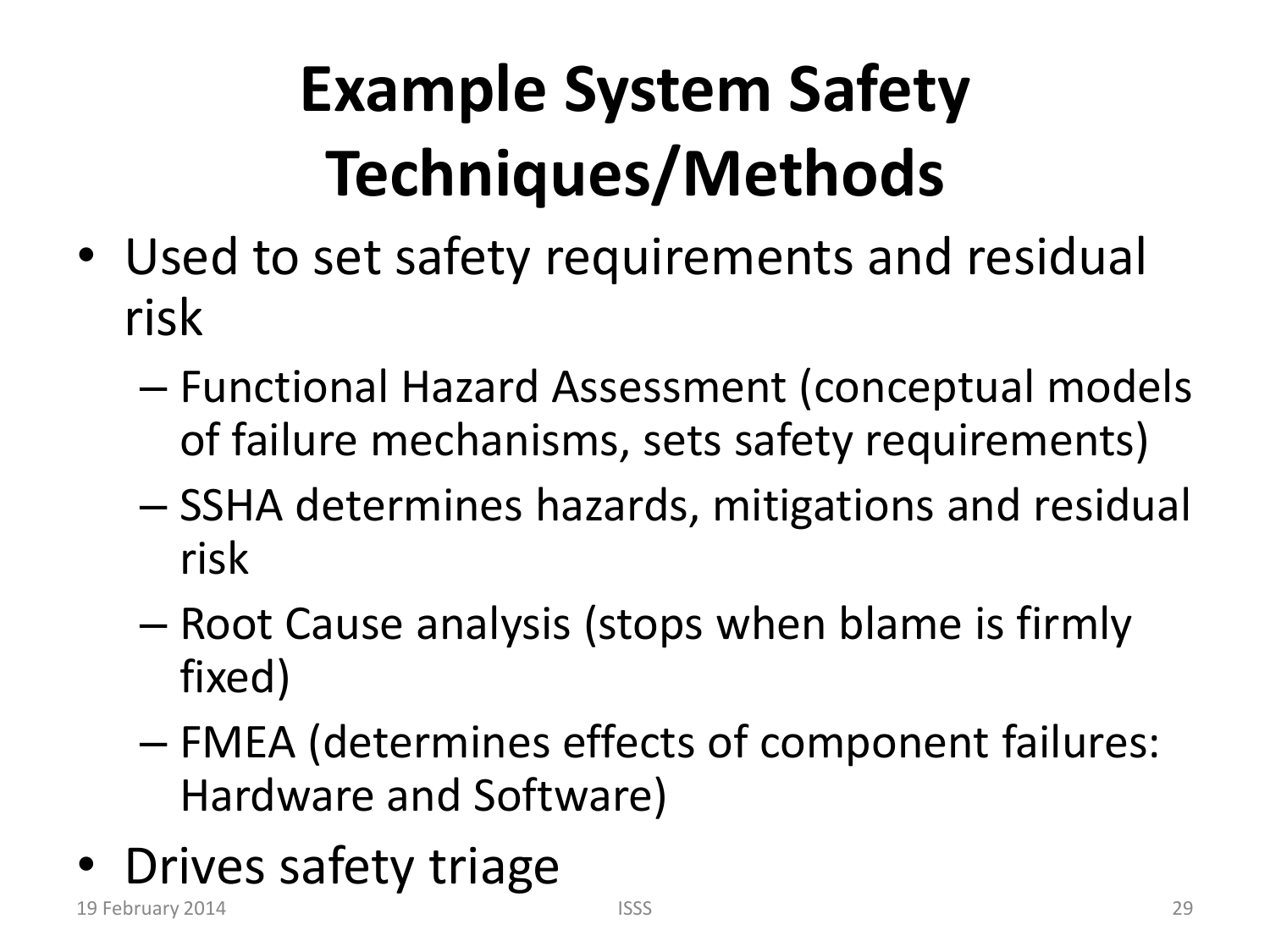#### **Medical Triage Concept**

When resources are inadequate, medical providers sort patients by prognosis:

a. No hope of survival / success

b. Probable survival with immediate treatment and resource allocation

c. Probable survival without intervention In Medical Triage, a and c get minimal treatment]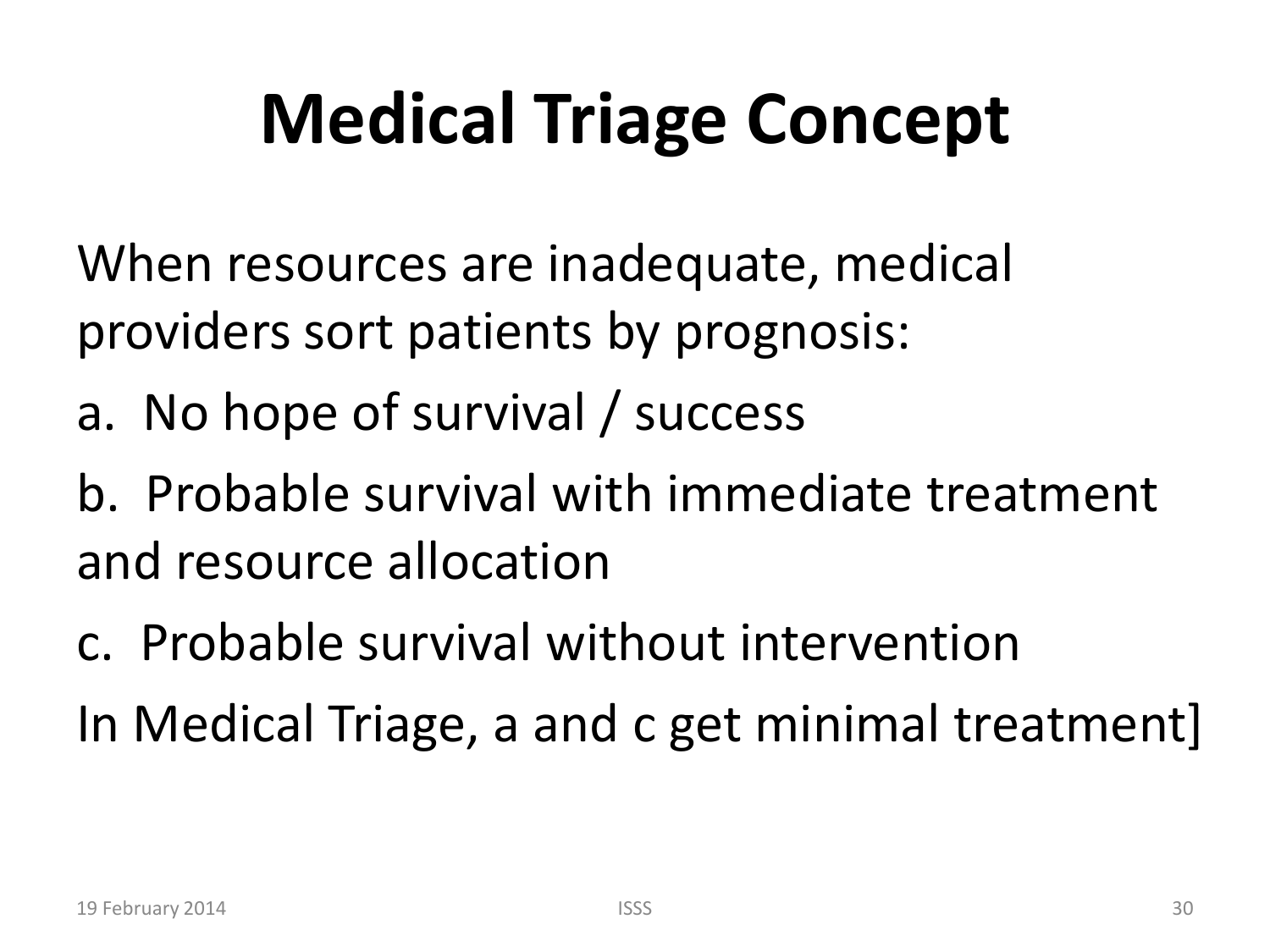#### **Medical Triage Cost Benefit Trade**

- The cost benefit ratio is a valid trade study, even when human lives are figured into the equation.
- The cold blooded nature of the exercise is seen by some as repugnant, but, as is well known to hospital personnel, it must be done.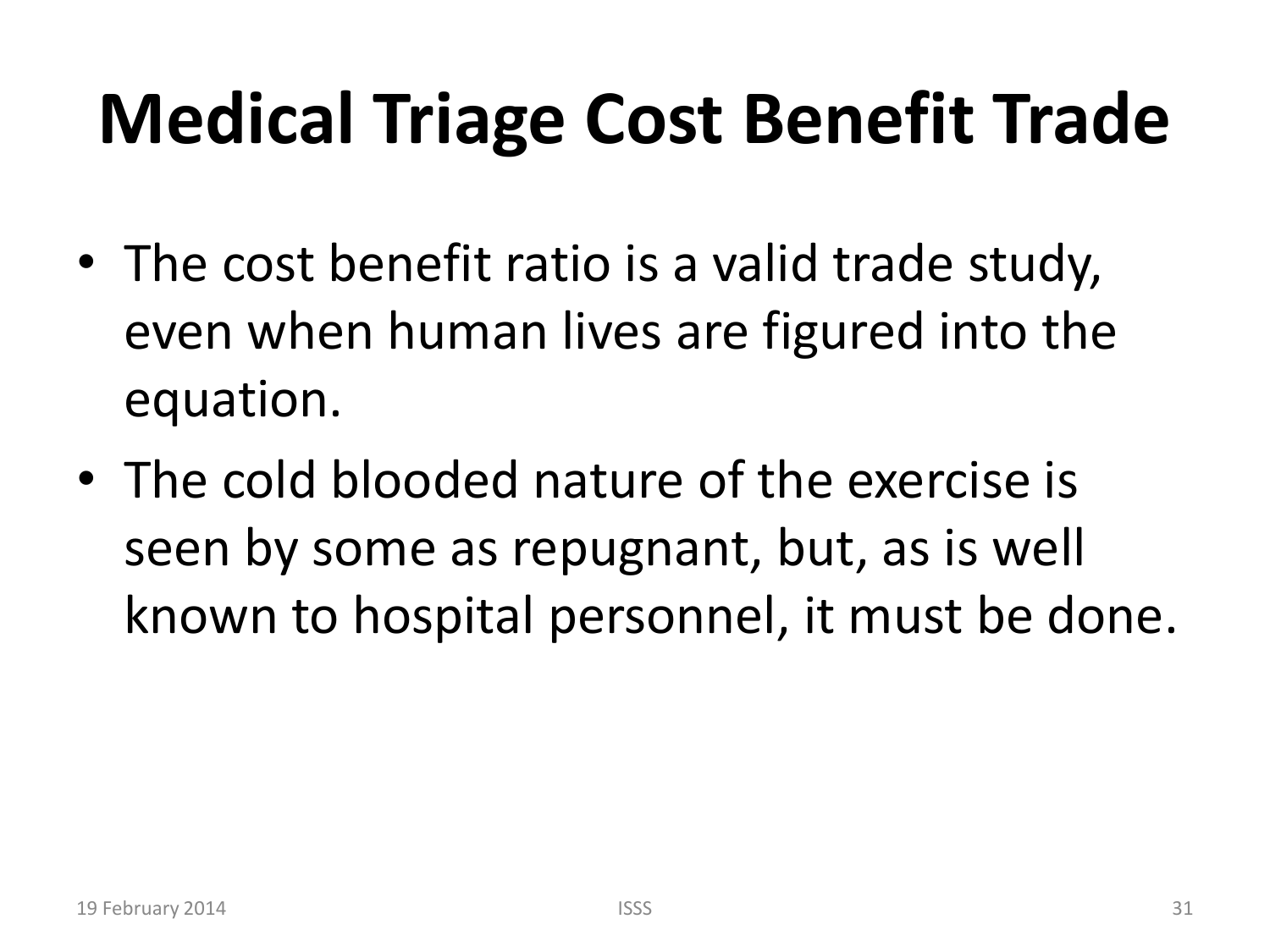**Safety Triage (Heart of System Safety Engineering)** What are the Systems Safety Equivalent of the Triage categories?

a. Hazard severity is not currently acceptable, but mitigation would take up all program resources

b. Hazard severity is not currently acceptable but mitigation is within system safety resource budget

c. Hazard severity is currently acceptable, but could be lowered

In Safety Triage, a and c get minimal resources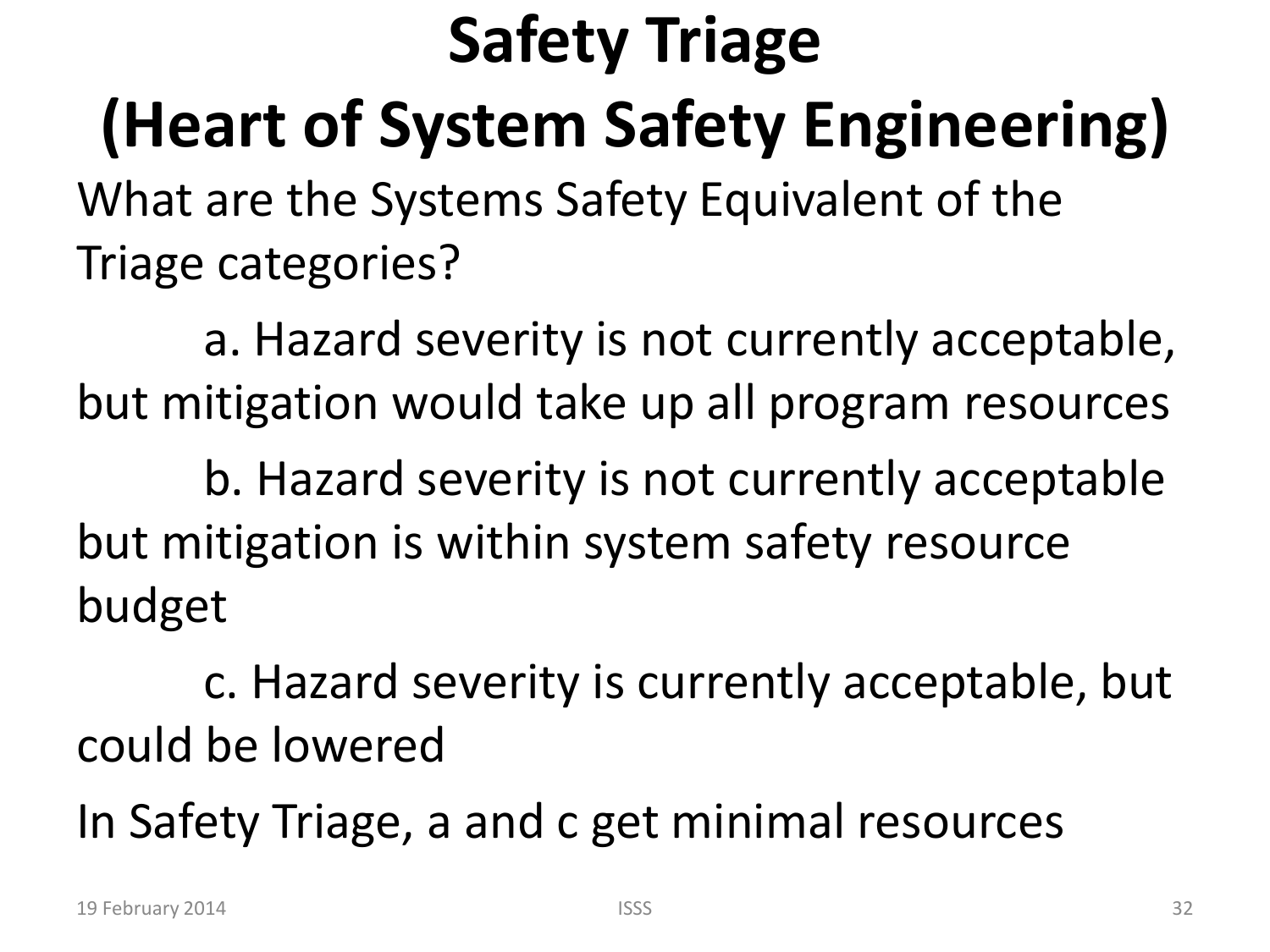#### **Safety Engineering Process Examples**

- FAA defines risk requirements, demands actual achieved risk, if below Requirement, you don't fly.
- DoD program determines system hazards, estimates risks, refines systems requirements, determines actual risks, then accepts residual risks.
- SAE defines acceptable system risk levels, system hazards, estimates risk, refines systems to reduce risk to acceptable level.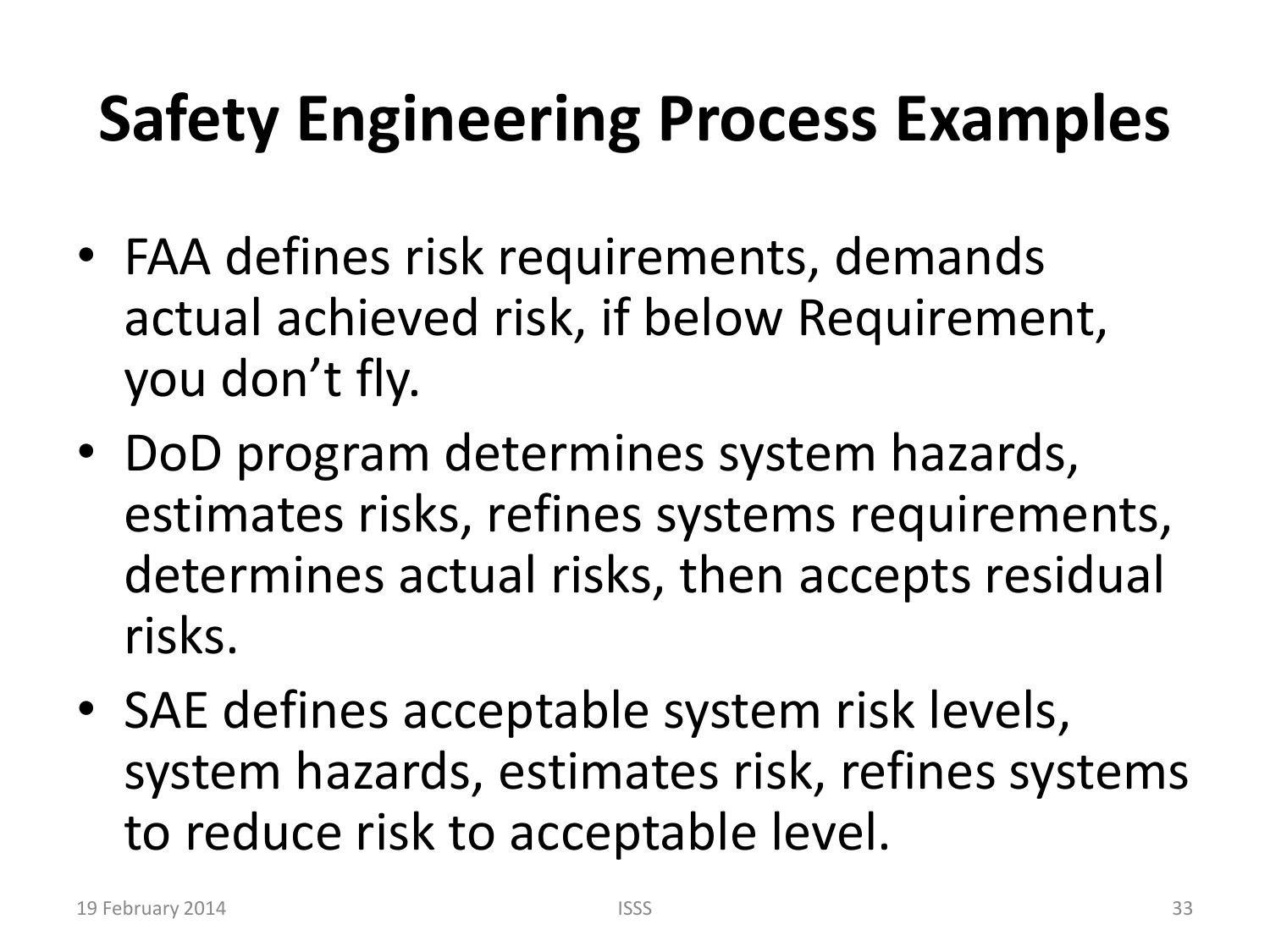#### **Mitigation By Mitigation**

- A company contracts to provide a box to produce function "A" and determines that a hazard caused by a function "A" failure
- Design is changed to reduce the severity of the hazard and/or reduce the probability of the hazard